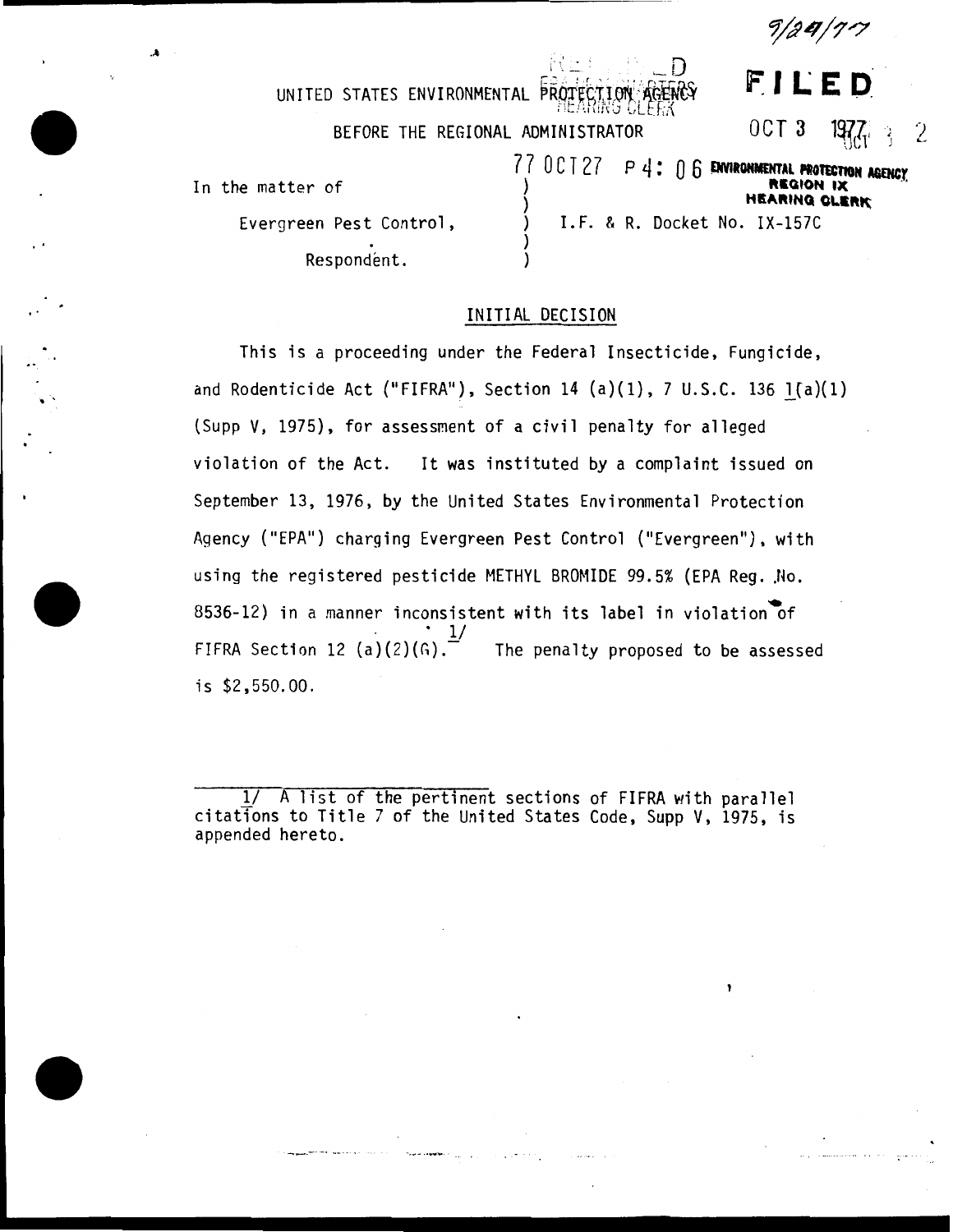Evergreen filed an answer, and an amended answer, in which it contested the imposition of a civil penalty on both procedural and substantive grounds. A hearing was requested.

A hearing was then held in San Jose, California, on May 23, 1977. Following the hearing the parties submitted proposed findings of fact, conclusions of law and briefs on the legal issues. These submissions have been considered, and all proposed findings not specifically adopted herein are rejected.

### FINDINGS OF FACT

 $\ddot{\phantom{a}}$ 

- 1. Evergreen is a sole proprietorship owned by Merl Walker.
- 2. Evergreen fumigates for hire houses and other structures. In the normal course of its business, Evergreen supplies the pesticide for the fumigation, and generally keeps a stock of the pesticides it uses on hand-at its premises.
- 3. On December 16, 1975, Evergreen was engaged as a subcontractor by Western Exterminator Company to fumigate a home located at 877 Marin Drive, Mill Valley, California.
- 4. The fumigation of the residence was done on December 22, 1975, by two employees of Evergreen, David Carbone and Lance Ferguson.
- 5. Evergreen supplied the fumigant to do the fumigation. This was the registered pesticide Methyl Bromide 99.5% (EPA Reg. No. 8536-12) consisting of 99.5% Methyl Bromide and 1/2% Chloropicrin. Methyl Bromide is a highly toxic, odorless. colorless gas, and the 1 Chloropicrin (which causes the eyes to tear) is added as a warning against the hazards of overexposure to Methyl Bromide. Evergreen had purchased the fumigant from Soil Chemicals Corporation.

.<br>مر

 $- 2 -$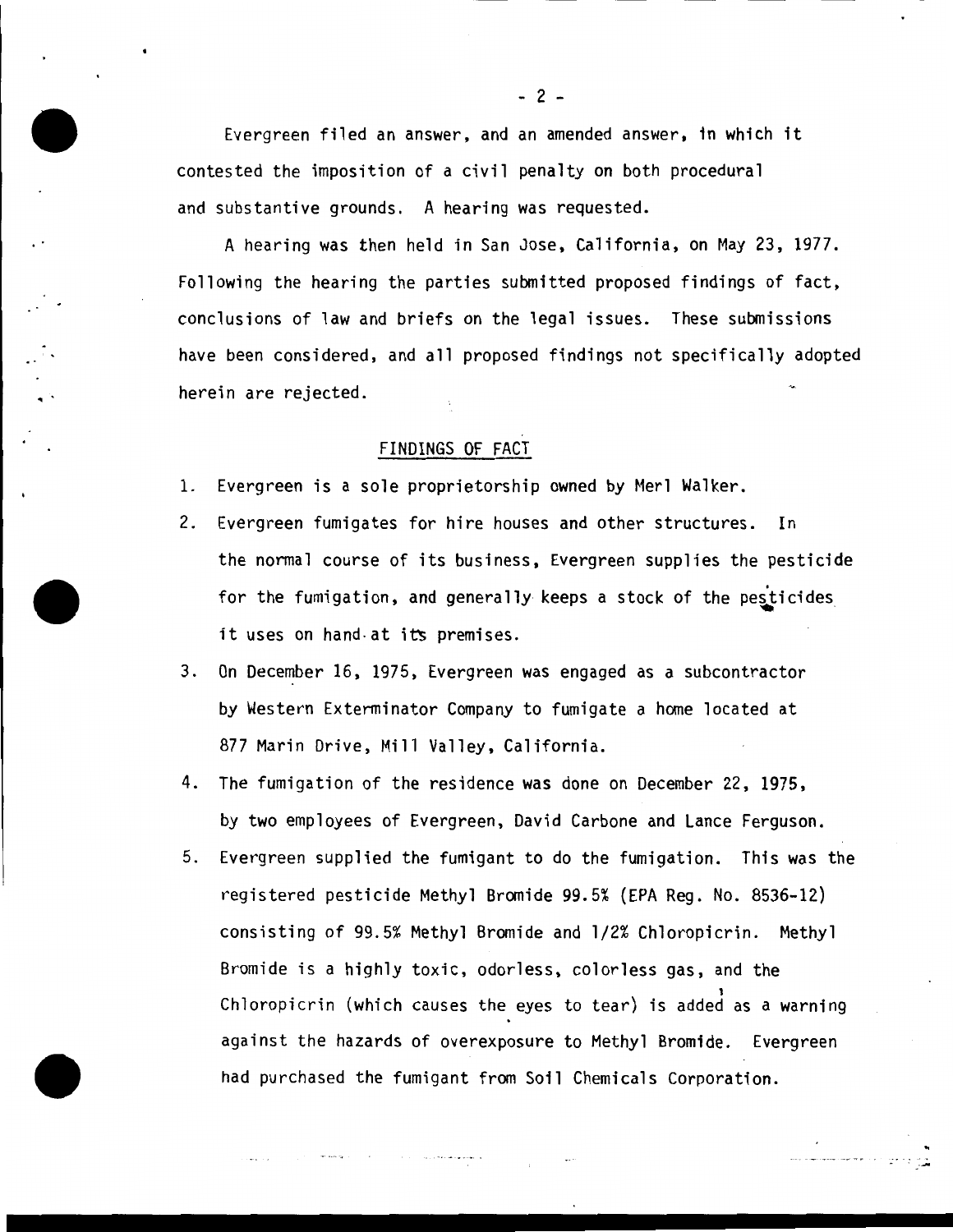- 6. The label for the Methyl Bromide contained the following direction: "Do not spill or discharge contents outside of areas confined for treatment...."
- 7. In order to keep the gas from being spilled or discharged outside<br>of the treated area in accordance with the label's directions, the house being fumigated was enveloped in a tarpaulin cover before the fumigant was applied. Several tarpaulins were used which were joined together by rolling the edge of one tarpaulin into the edge of the other and using spring clamps to hold the tarps together. The base of the tarpaulin was secured to the ground with "sand snakes" (a tubular type vinyl about 6" to 8" around which is filled with wet sand).

.<br>. .

- 8. Evergreen did not completely seal the tarpaulin envelope during the fumigating process. Two openings were left in the tarpaulin, one along a seam where two tarpaulins were joined together and another at the base of the tarpaulin, which were large enough to allow gas to be discharged or spilled outside the treated area.
- 9. The label for Methyl Bromide contained the following direction: "Soak soil with water one foot from edge of the envelope to a depth of six inches."
- 10. Methyl Bromide is almost insoluble in water and the purpose of soaking the soil around the edges of the envelope is to keep the gas from escaping through air holes in the soil to the outside of the envelope and also to protect plant roots in the area.

• ... ...

 $-3 -$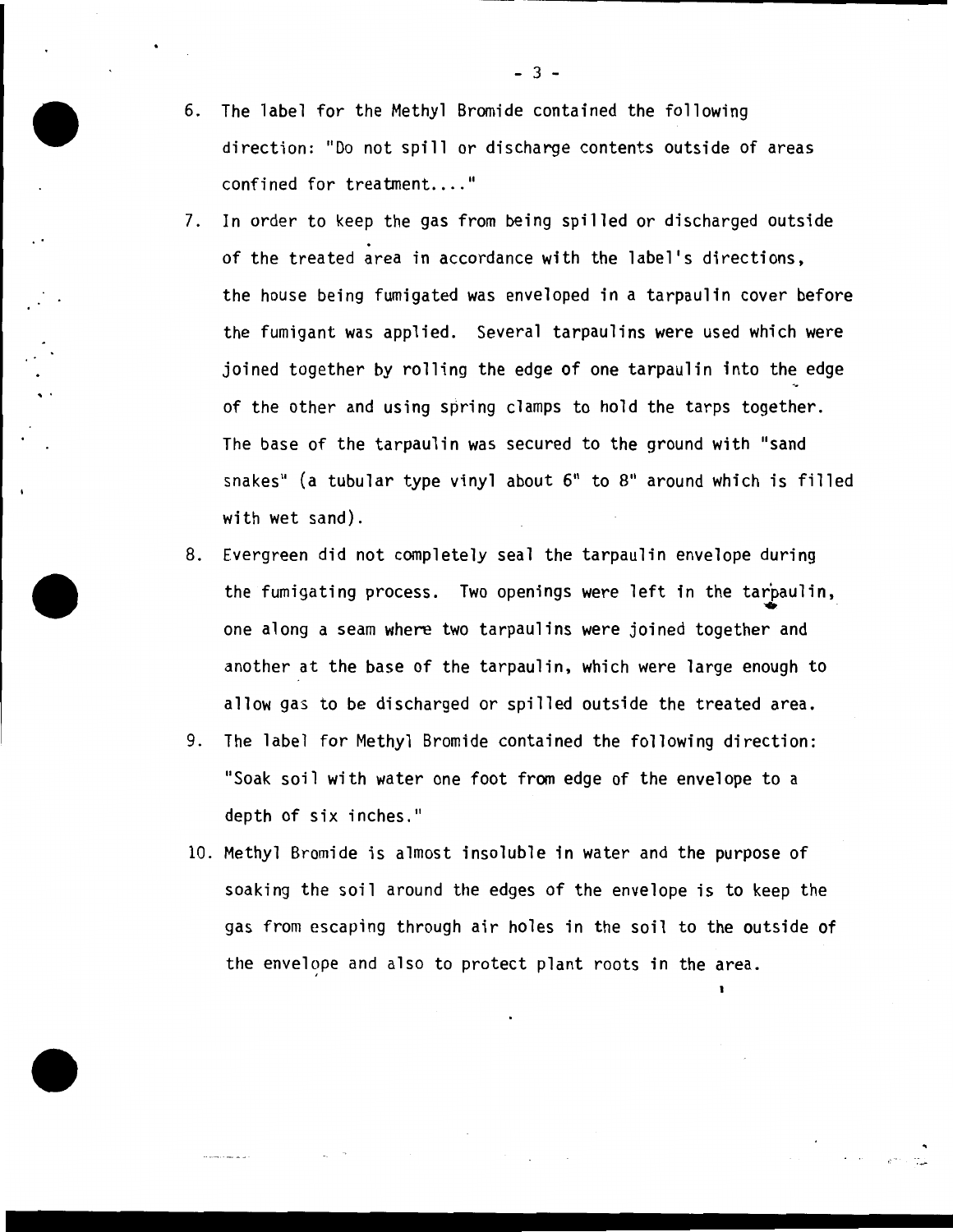- 11. Evergreen did not soak the soil with water one foot from the edge of the envelope to a depth of six inches.
- 12. The label for Methyl Bromide contained the following direction: "Make sure... the area  $\lceil$  is] posted."
- 13. Evergreen did not post the area with signs.
- 14. The label for Methyl Bromide contained the following direction: "Always have an assistant and proper equipment when using fumigant to aid in case of accidents."
- 15. "Proper equipment" includes at a minimum a halide gas detector, which measures the concentration of Methyl Bromide, and a gas mask.
- 16. Evergreen did not have a halide gas detector or a gas mask at the fumigation site at all times while the fumigation was being done.
- 17. By reason of Evergreen's failure to comply with the directions for use on the label, as found above, Evergreen has used the registered pesticide in a manner inconsistent with its labeling, in violation *o{* FIFRA Section 12(a)(2)(G).
- 18. Giving consideration to the gravity of the violations, the size of Evergreen's business and the effect of the proposed penalty on Evergreen's ability to continue in business, it is determined that a civil penalty in the amount of \$1,800 is appropriate.

. ......

 $4 -$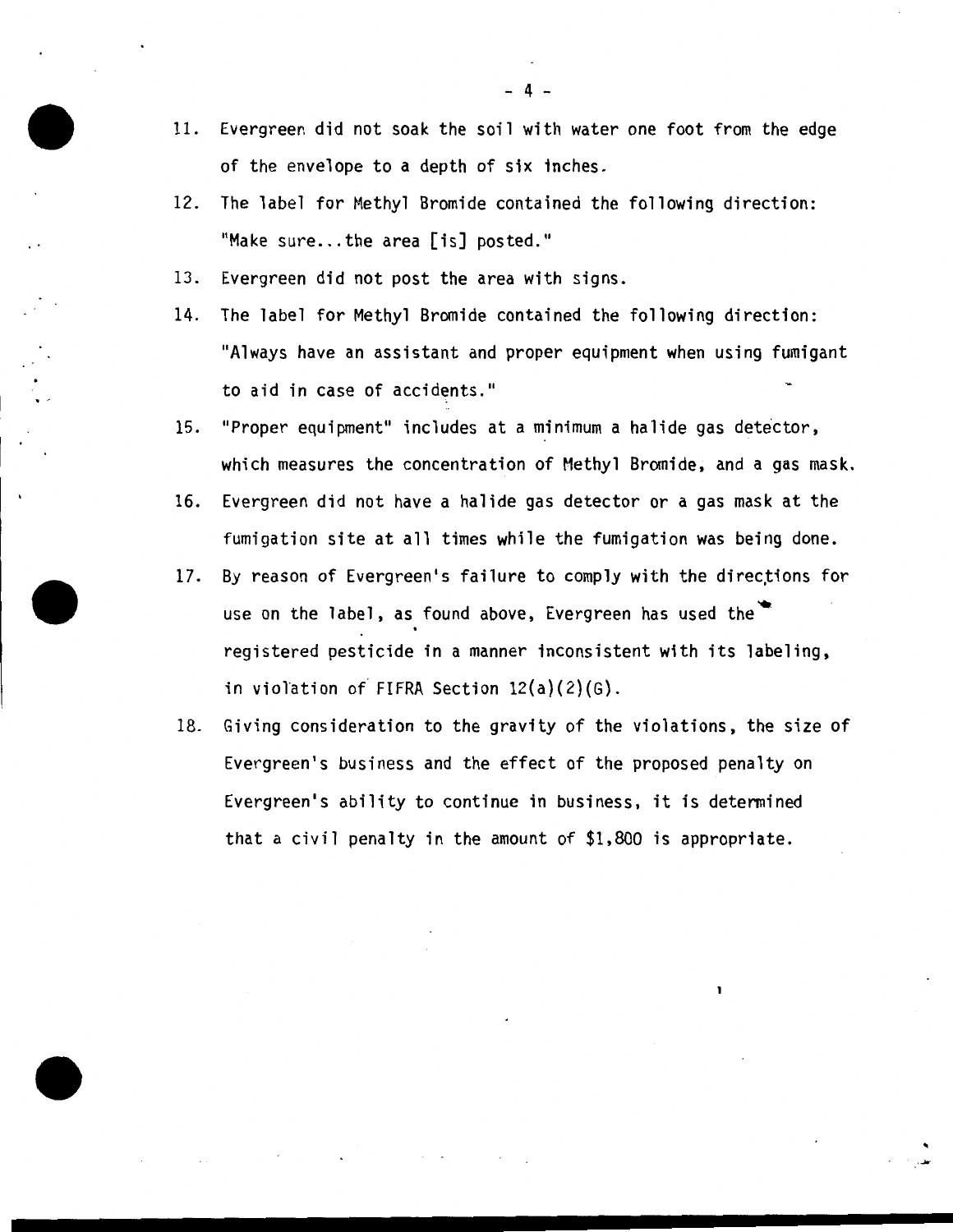### Discussion and Conclusions

The imposition of civil penalties for violations of FIFRA is governed by Section 14(a) of the Act, which provides in pertinent part as follows:

"(1) In General.--Any registrant, commercial applicator, wholesaler, dealer, retailer, or other distributor who violates any provision of this Act may be assessed a civil penalty by the Administrator of not more than \$5,000 for each offense.

"(2) Private Applicator.--Any private applicator or other person not included in paragraph (1) who violates any provision of this Act subsequent to receiving a written warning from the Administrator or following a citation for a prior violation, may be assessed a civil penalty by the Administrator of not more than \$1,000 for each offense."

# Evergreen is Subject to Penalties under Section  $14(a)(1)$ as a Distributor of Pesticides

Evergreen at the outset raises a jurisdictional objection to these proceedings. It contends, that it is not a registrant, commercial applicator, wholesaler, dealer, retailer or other distributor  $\frac{2}{ }$ included in Section 14(a)(1), and that Section 14(a)(2) consequently governs the proceedings against it. Under Section 14(a)(2), Evergreen cannot be assessed civil penalties without first having received a written warning or a citation for a prior violation, and it has received neither.

 $\mathcal{O}(\mathcal{O}_\mathcal{O})$  and the same  $\mathcal{O}(\mathcal{O}_\mathcal{O})$  . The same  $\mathcal{O}(\mathcal{O}_\mathcal{O})$ 

·- -· it.' .•. : -.. ·\_,.

 $3/$  It would also follow that under Section 14(a)(2), Evergreen would be subject to much lighter penalties.

 $\sim 10^{11}$  employees and  $\sim 10^{11}$ 

ويقطع والمرادات والمحافظ فالمحارب والمستنبذ

#### - 5 -

<sup>2/</sup> Evergreen argues that it might be considered a commercial applicator except that the term is limited to one who has been certified<br>under Section 4 of FIFRA to use pesticides classified for restricted use, FIFRA, Section 2(e). There was no provision for certification of applicators in effect in California at the time of the misuse complained of. <sup>1</sup>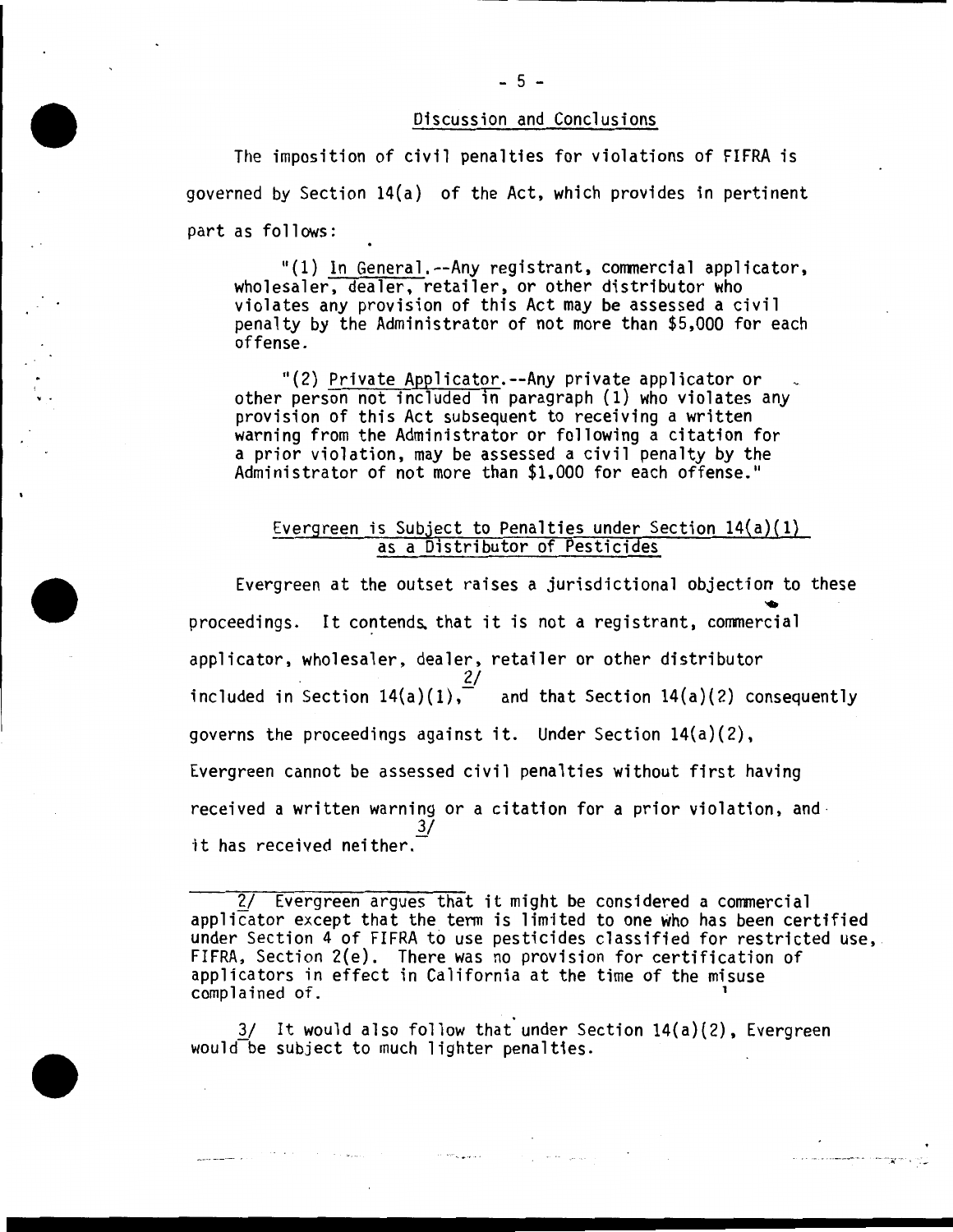EPA contends that Evergreen is a distributor of pesticides within the meaning of Section  $14(a)(1)$ , since it supplies the pesticide which it uses in its fumigating operations.

The word "distributor" is not defined in FIFRA. In ordinary usage it means one who "distributes", which commonly means to deal out or spread out units among a number of recipients, 4/ with no particular manner of distribution being specified. Evergreen's position, however, is that as used in FIFRA, "distributor" means specifically one who commercially deals in pesticides by selling them. Evergreen asserts that it did not sell Methyl Bromide but only used it in the sale of a service. In aid of its argument that it did not sell pesticides, Evergreen relies on the fact that it paid no local sales tax on the use of the Methyl Bromide and it also,cites decisions of state courts which would arguably support Evergreen's position, if this were a case where Evergreen was being charged with 5/ the sale of defective merchandise.

4/ See e.g., Webster's New World Dictionary of the American Language (College Edition).

5/ See e.g., Aced v. Hobbs-Sesack Plumbing Co., 360 P. 2d 897  $(Ca)$ . 1961).

Evergreen also appears to rely on the fact that it performed the fumigation as a subcontractor for Hestern Exterminating Co., rather than dealing directly with the owner of the home. This would seem to be immaterial in determining whether there has actually been a sale of the pesticide.

..

-· ! .. --·· -- -- ~-~ ~!=·· ,\_... · *. ..:.*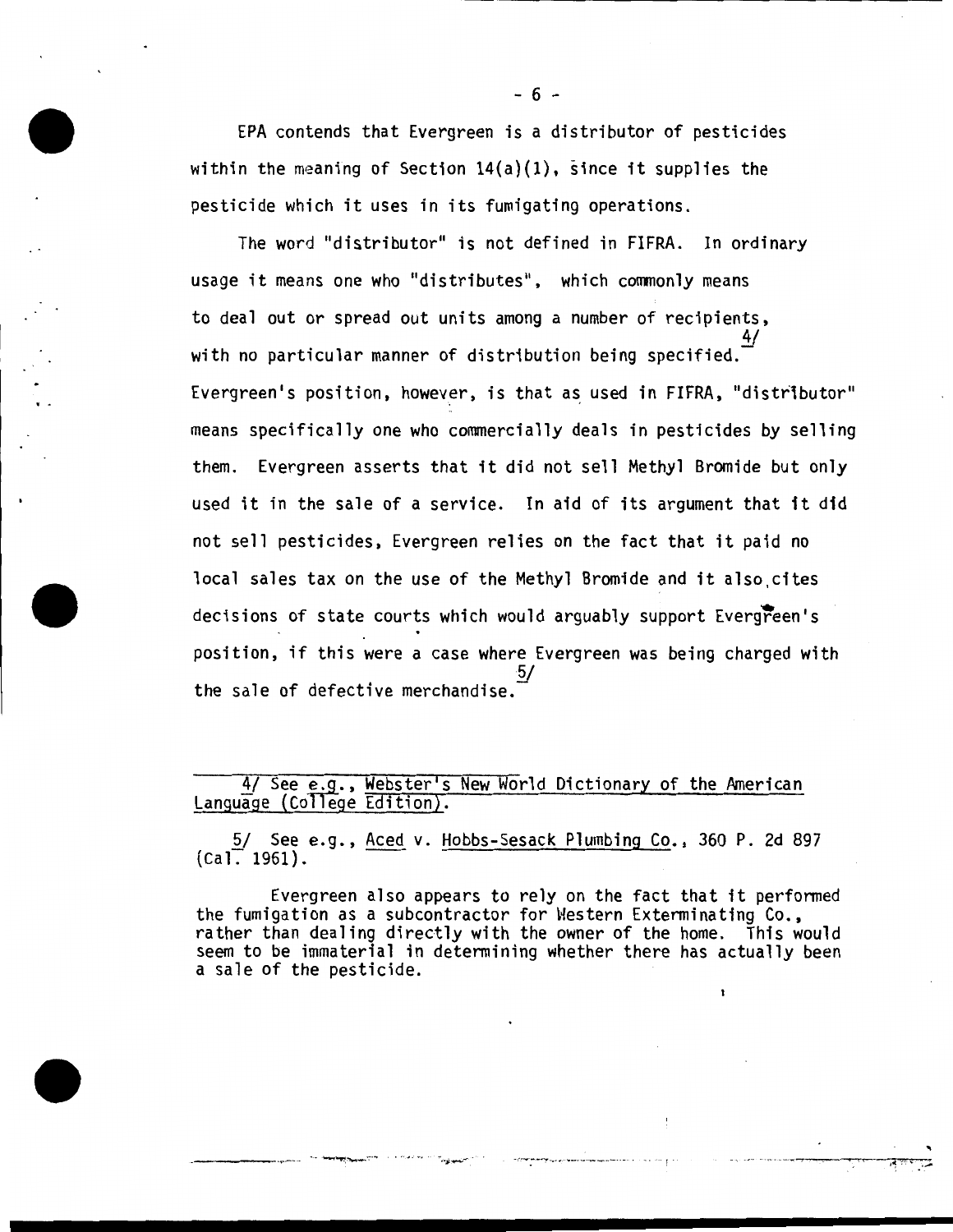The terms "registrant, commercial applicator, wholesaler, dealer, retailer" which precede "other distributor" all refer to persons who are generally in the business of supplying or applying pesticides. It seems obvious that the term "other distributor" was added to make<br>clear that the preceding terms were not intended to be a complete listing of the types of commercial distribution of pesticides which were to be subject to Section  $14(a)(1)$ .

The fumigation performed by Evergreen using a pesticide purchased by it was in substance a commercial distribution of a pesticide. It would not be accurate to say, as Evergreen does, that furnishing the pesticide was simply "incidental" to the rendition of the service of applying it. Evergreen's services were utilized because the fumigant was hazardous and must be handled with care, but it was the pesticide itself which accomplished the destruction of the pests. It may be true, as Evergreen argues, that under state law the fumigation may not be considered a "sale" of a pesticide so as to give rise, for example, to an implied warranty of merchantability.  $\frac{D}{2}$  But state law is not controlling in construing a federal statute, unless it is expressly made so by the statute. NLRB v. Hearst Publications, Inc., 322 U.S. 111, 123-24 {1944) . Instead, construction is determined by reference to the purpose of the legislation, and the statute should be interpreted so as to effectuate those purposes, if possible, Id.

6/ See e.g., Aced v. Hobbs-Sesack Plumbing Co., supra.

. . --· -· -· ---- ·--·- <sup>~</sup>--·-·-· . . ... . --

- 7 -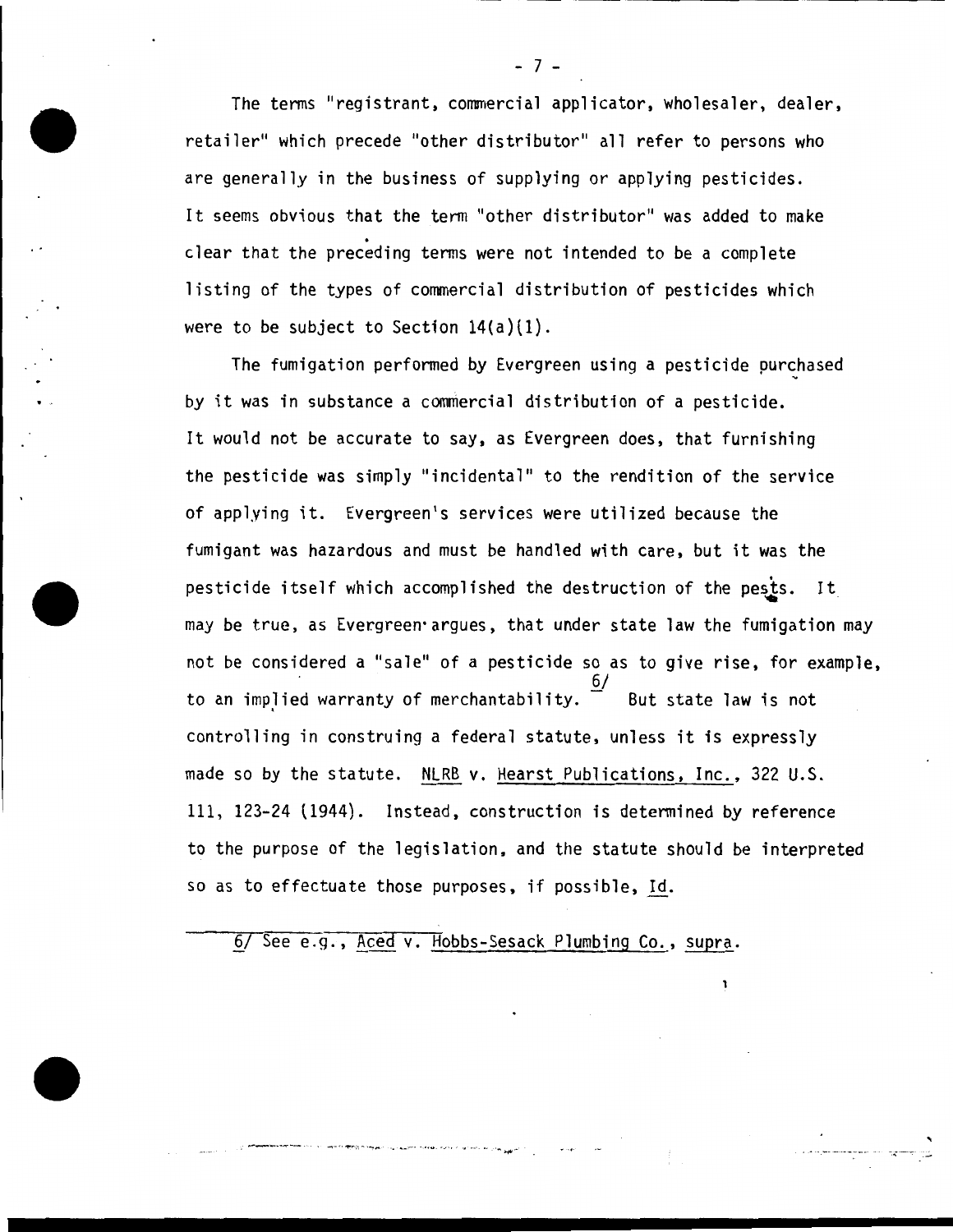Section 14 of FIFRA was added by the Federal Environment Pesticide Control Act of 1972, Pub. L. No. 92-516, 86 Stat 973 (1972) ("1972 Act"), which completely rewrote FIFRA as it then existed. The purpose of the 1972 Act was "to change FIFRA from a labeling law into a comprehensive regulatory statute that will henceforth more carefully control the manufacture, distribution and use of pesticides." H.R. Rep. No. 92-511, 92d Cong. 1st Sess. 1 (1971). Section 14, providing for the first time for civil penalties was considered a necessary part of the regulatory program. Id. at 25.

' .

An explanation for Congress' reasons in Section 14, for subjecting some persons to more stringent sanctions than others is found in a supplemental report of the Senate Committee on Agriculture and Forestry on H.R. 10729, the bill which subsequently became the 1972 Act. The report stated, S. Rep. No. 92-838 (Part II) 92d Cong., 2d Sess. 23 (1972):

"The amendment  $\lceil$  to Section 14 $\rceil$  of the Committee on Agriculture and Forestry provided for an orderly progression of penalties based on the seriousness of the offense. Thus, starting with the ordinary householder, private applicator, farmer, or other person not in the pesticide business committing an offense not deemed suitable for criminal prosecution the Committee on Agriculture provided for a maximum civil penalty of \$1,000. For an offense by such the maximum penalty would be \$1,000 plus imprisonment for 30 days. The Committee on Agriculture and Forestry felt that an offense by a registrant, commercial applicator, wholesaler, dealer, retailer, or other distributor should be treated more seriously than an offense by a householder. A registrant, for example, should have greater knowledge of the dangers of pesticides and greater familiarity with the law regulating their use. A violation by a registrant would be much more likely to have widespread and serious effects than a violation by a householder, home gardener,

-~--. ---·· ----- -··--

 $\frac{1}{2}$ .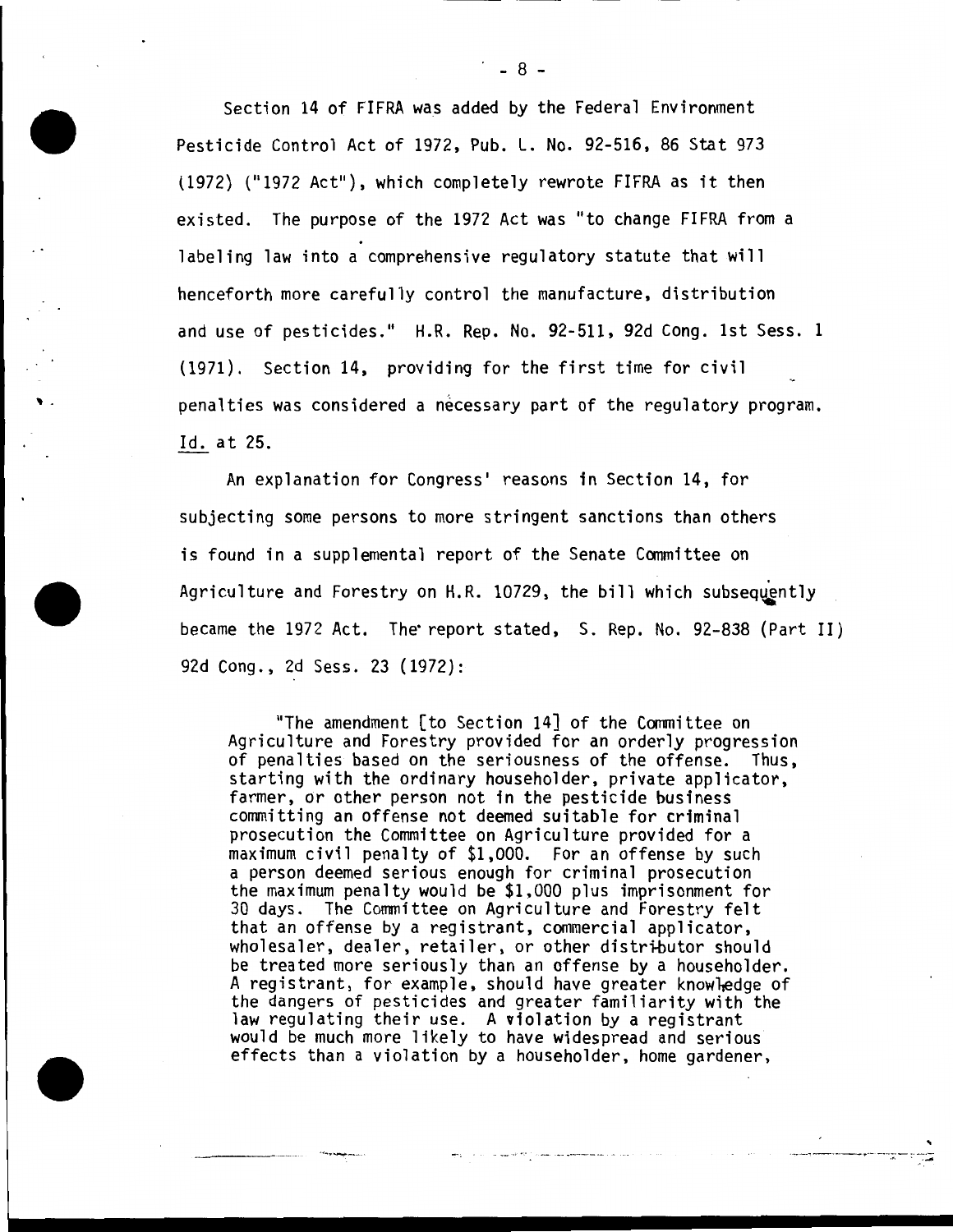or farmer. Consequently, the amendment of the Committee on Agriculture and Forestry prescribed a civil penalty of not more than \$5,000 for an offense by a person in the business of making, selling, or applying pesticides. An offense by such a person serious enough for criminal prosecution would be subject to a fine of up to \$25,000 and imprisonment for up to 1 year."

Section 14(a)(2) with its less rigorous enforcement provisions was thus intended to apply only to persons not in the pesticide business, which would not be true of Evergreen. Violations by persons not in the pesticide business were regarded as less serious than violations by persons in the pesticide business. While the report discussed specifically the difference in penalties, the reasoning applies with equal force to the fact that persons in the pesticide business are held to a stricter standard of care than persons not in the pesticide business, and can be assessed civil<br>penalties without first having been given a written warning or a citation for a prior violation.

,. .

Evergreen argues that subjecting it to liability under Section  $14(a)(1)$  is contrary to Congress' intention in expressly providing that the provision for certification of applicators in amended FIFRA shall not become effective until five years after the date of enactment of the 1972 Act (i.e., until October 21, 1977). See Section 4(c)(4) of Pub. L. 92-516, as amended by Pub. L. 94-140, appended as a footnote to 7 U.S.C. 136a (Supp. V, 1975). It claims that by so doing Congress intended not to hold people with inferior training to the same level of exposure for civil penalties as those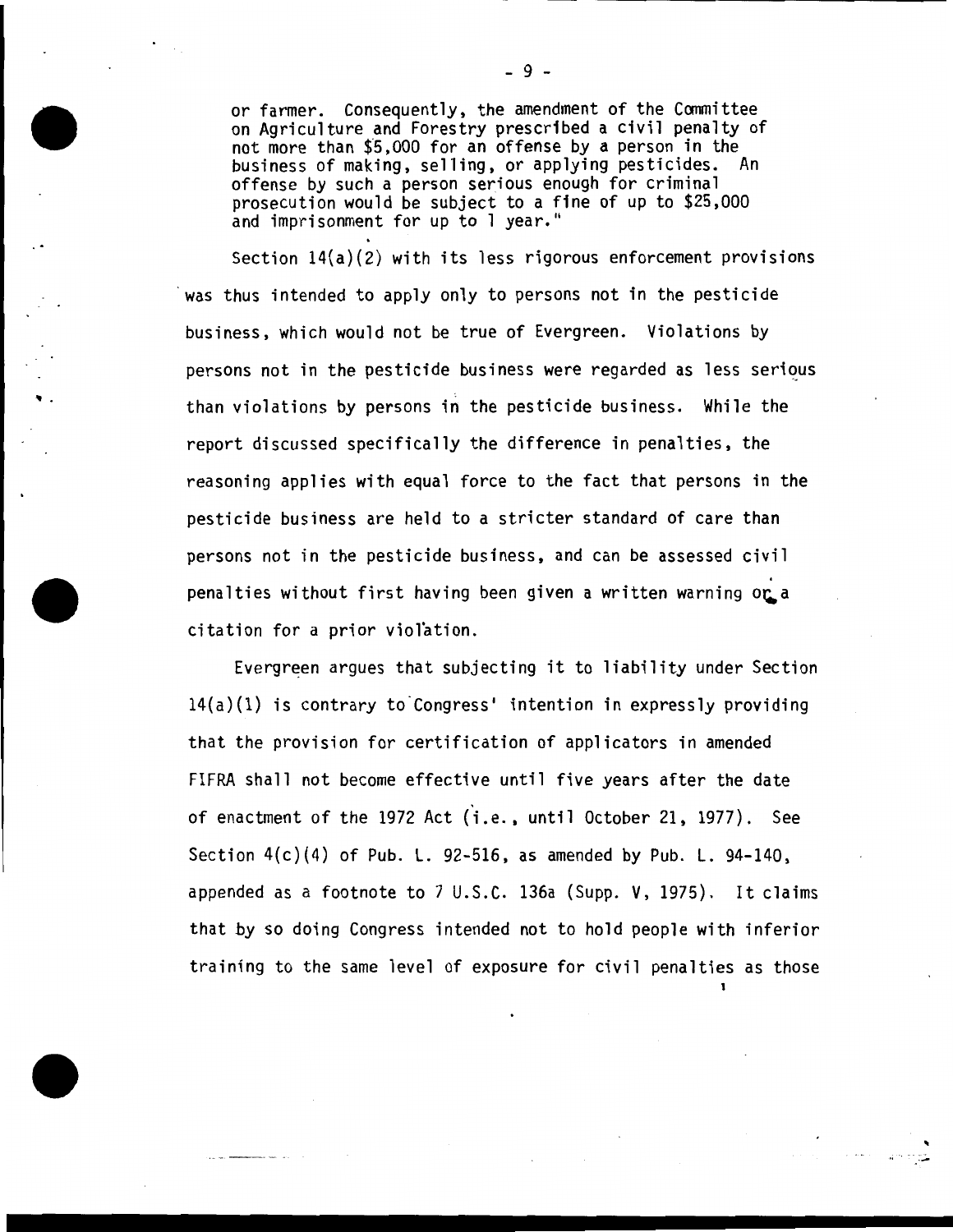people who proved their expertise in complying with federal standards by becoming certified commercial applicators.

This argument ignores the distribution aspects of Evergreen's operations. As heretofore found, Evergreen supplies the pesticide as well as applies it. More specifically, Evergreen usually does its fumigation with the pesticides Vikane or Methyl Bromide, and purchases them in sufficient quantities to have a stock on hand to 7/ meet its daily requirements (Tr. 201). $\tilde{\phantom{a}}$  There is, therefore, in a real sense, a widespread distribution of pesticides by Evergreen. Given the stated Congressional purpose of generally subjecting persons in the pesticide business to the more rigorous enforcement provisions of Section  $14(a)(1)$ , it is more in accord with that purpose to construe narrowly any exemption of a person in the. pesticide business from that Section.

..

Evergreen argues that the words "other distributor" as used in Section  $14(a)(1)$  are necessarily limited by the preceding terms "wholesaler, dealer, retailer" to those who sell only in the same manner as those persons customarily do. The rule of "ejusdem generis"

7/ Reference is to the transcript of the hearing.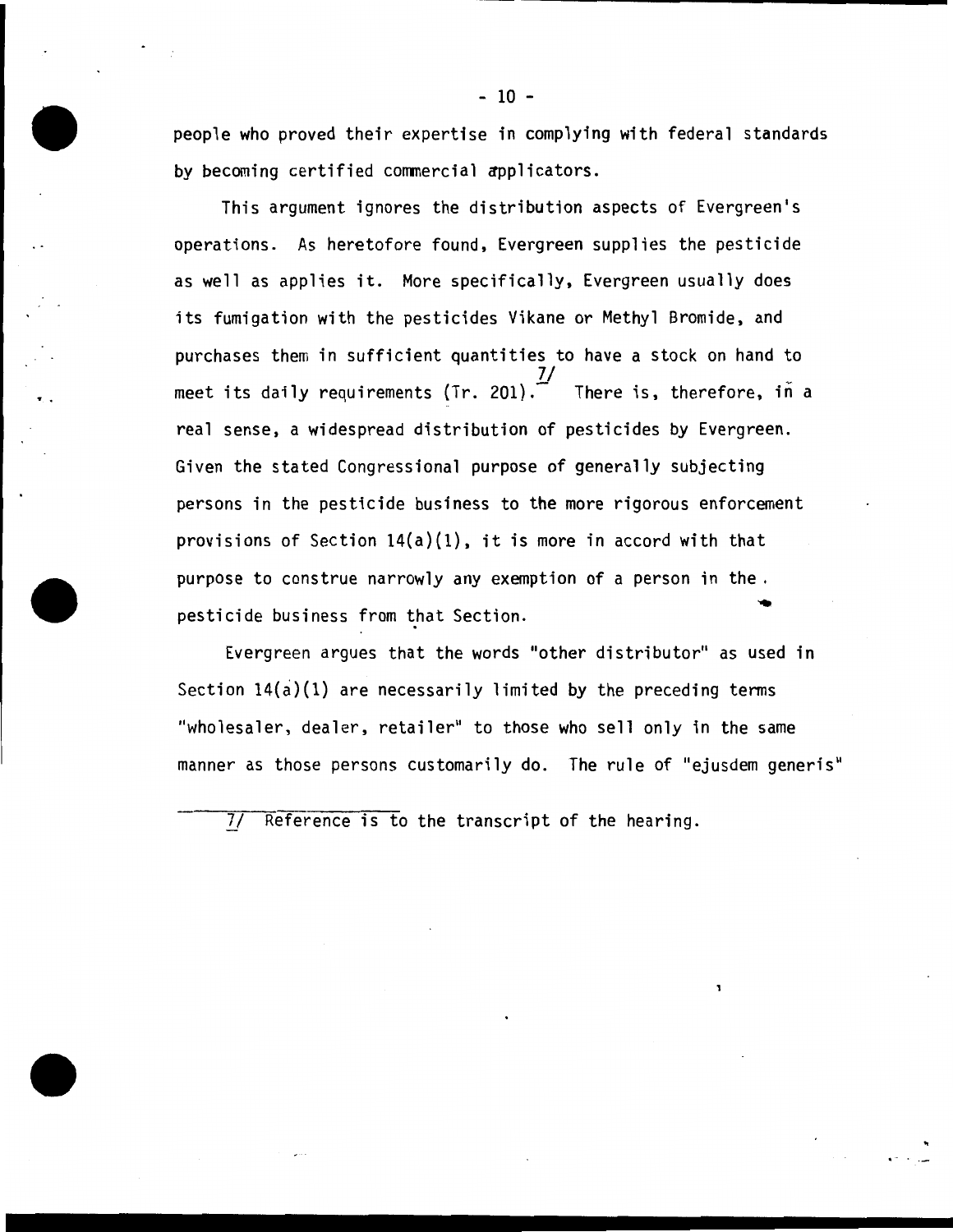is a useful cannon of construction, but it should not be used to defeat the legislative purpose. United States v. Alpers, 338 U.S. 680, 682-83 (1950). Here, subjecting Evergreen to liability under Section  $14(a)(1)$  is. in accordance with the purpose of the statute.

 $According$   $I$  found that Evergreen is a distributor subject to liability under Section 14(a}(1).

. -

The conclusion that Evergreen is a distributor is also supported by Pesticide Enforcement Policy Statement ("PEPS") No.6, issued-by the Environmental Protection Agency on December 17, 1976, 41 Fed. Reg. 55932 (December 23, 1976). In construing a statute, it is appropriate to consider how it has been interpreted by the agency charged with enforcing it. See American Meat Institute v. EPA, 526 F. 2d 442, 450 (7th Cir 1973); In re Evergreen Helicopters, Inc., I.F.& R. Docket No. IV - 214c (EPA) (June 10, 1976); Cf. Skidmore v. Swift & Co., 323 U.S. 134, 140 (1940). PEPS No. 6 deals with the EPA's enforcement policy with respect to the use by professional structural pest control operators of service containers to transport  $\overline{8/}$ and temporarily store pesticides prior to applying them. $^ \,$  The statement  $\,$ considered specifically the applicability to structural pest control operations of the following provisions of FIFRA: Section 3(a), which

. .fl - • *..J.* 

The enforcement policy statement does not explicitly define the term "structural pest control operator" but the discussion in the statement leaves no doubt that the term includes professional fumigators such as Evergreen, who apply pesticides to buildings and other structures. The application of pesticides to crops or on land, is considered by the EPA as non-structural use. See Pesticide Enforcement Policy Statement No. 5, 41 Fed. Reg. 41142 (Sep 21, 1976).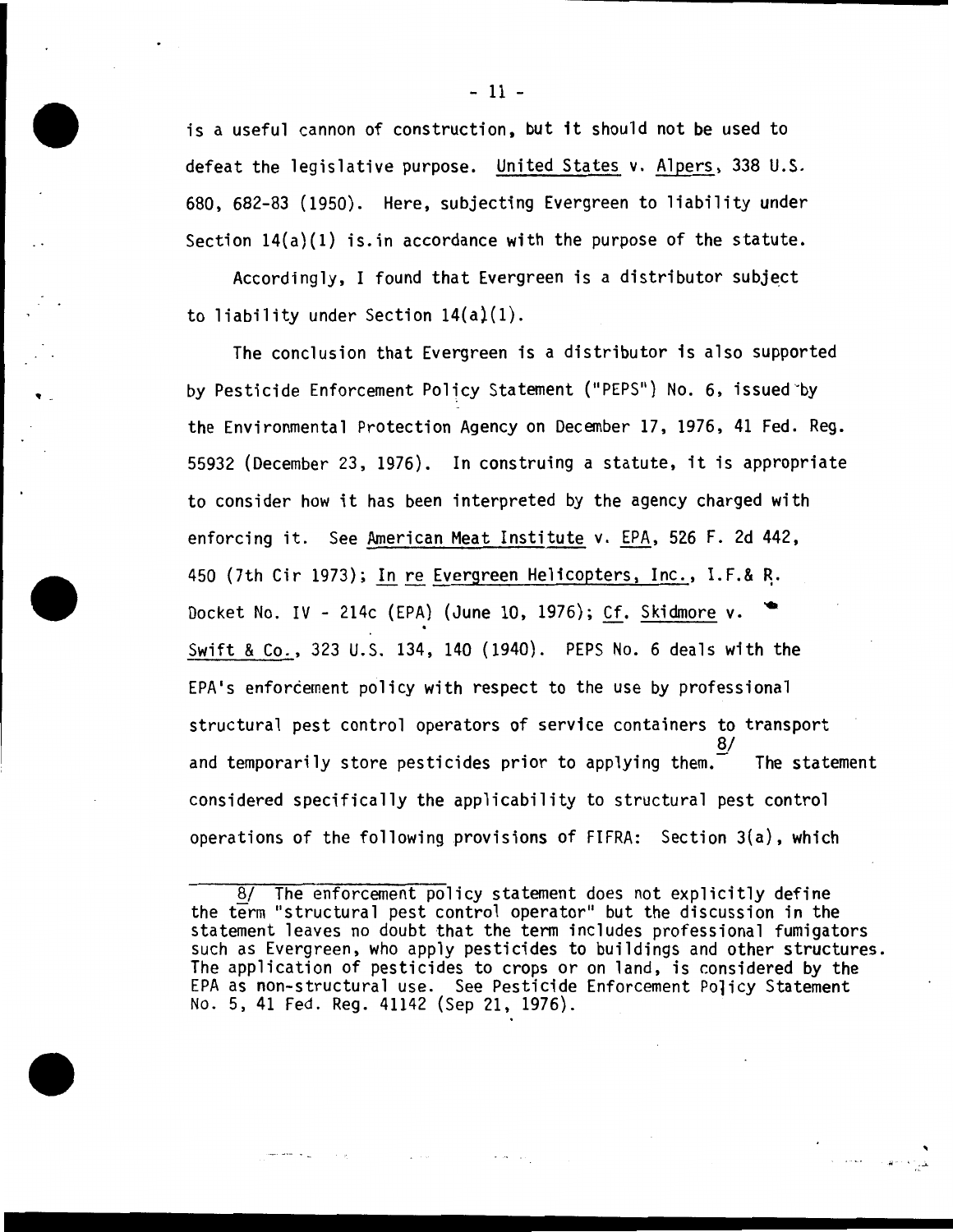provides that no person may "distribute, sell, offer for sale, hold for sale, ship, deliver for shipment, or receive and (having so received} deliver or offer to deliver" an unregistered pesticide to another person; Section 8(b) making the books and records of any "producer, distributor, carrier, dealer or any other person who sells or offers for sale, delivers or offers for delivery" any pesticide, subject to inspection by the EPA; Section 9(a) authorizing the EPA to enter and inspect .any establishment or other place where pesticides "are held for distribution or sale"; and Section  $12(a)(1)$ making it unlawful for any person "to distribute, sell, offer for sale, hold for sale, ship, deliver for shipment, or receive and (having so received) deliver or offer to deliver" to any person any pesticide which is unregistered or adulterated or misbranded or which, or the ~ claims for which, do not comply with FIFRA in other respects.

In PEPS No. 6, the EPA took the position that professional structural pest control operators who supply and apply pesticides for hire engage in the distribution or sale of pesticides within the meaning of FIFRA, 41 Fed. Reg. at 55932-933. Accordingly, it was stated that their books and records and their premises where they store pesticides are subject to inspection pursuant to Sections 8{b)

Unlike Section  $12(a)(1)$ , the prohibitions in Section  $12(a)(2)$ including the prohibition in Section  $12(a)(2)(G)$  against misusing pesticides, apply to any person.

..

- 12 -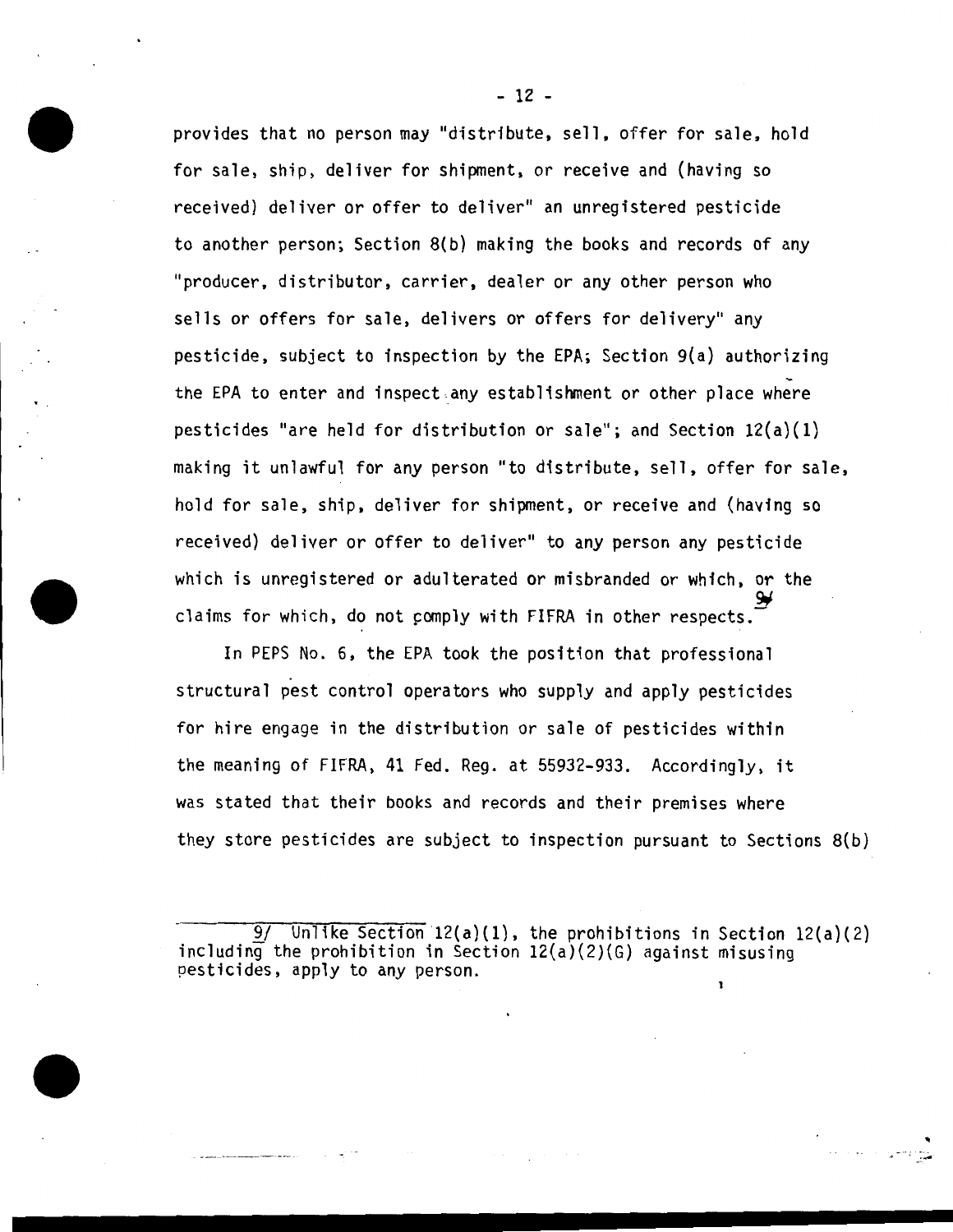and 9(a), and that they are subject to the prohibitions of Section 12(a) in their use of the service containers to store or transport pesticides prior to application.

PEPS No. 6 is significant because it is a reminder that Section 14 must be interpreted in the context of the entire statute. See United States v. American Trucking Association, 310 U.S. 534, 542-43 (1940). Who is a distributor within the meaning of FIFRA cannot be determined solely by reference to the prohibitions against misusing pesticides. Other consequences also flow from whether a person is a distributor or not. The conclusion that Evergreen is a distributor in judging its liability for misuse of a pesticide, is also consistent with the EPA's interpretation of other provisions of FIFRA regulating the sale and distribution of pesticides.

# The California Cooperative Agreement

Another jurisdictional argument made by Evergreen is based on a "cooperative agreement" between two agencies of the State of 9a/  $California$  and Region IX of the EPA, which was in effect at the time of the misuse complained of and when the complaint was issued. The purpose of the agreement was "to ensure a unified and coordinated program of pesticide episode reporting, investigation, and enforcement action in the State of California. Evergreen Exhibit 4. A "pesticide episode" was defined as "any event which involves

9a/ The Department of Food and Agriculture and The California AgricUltural Commissioners' Association.

#### - 13 -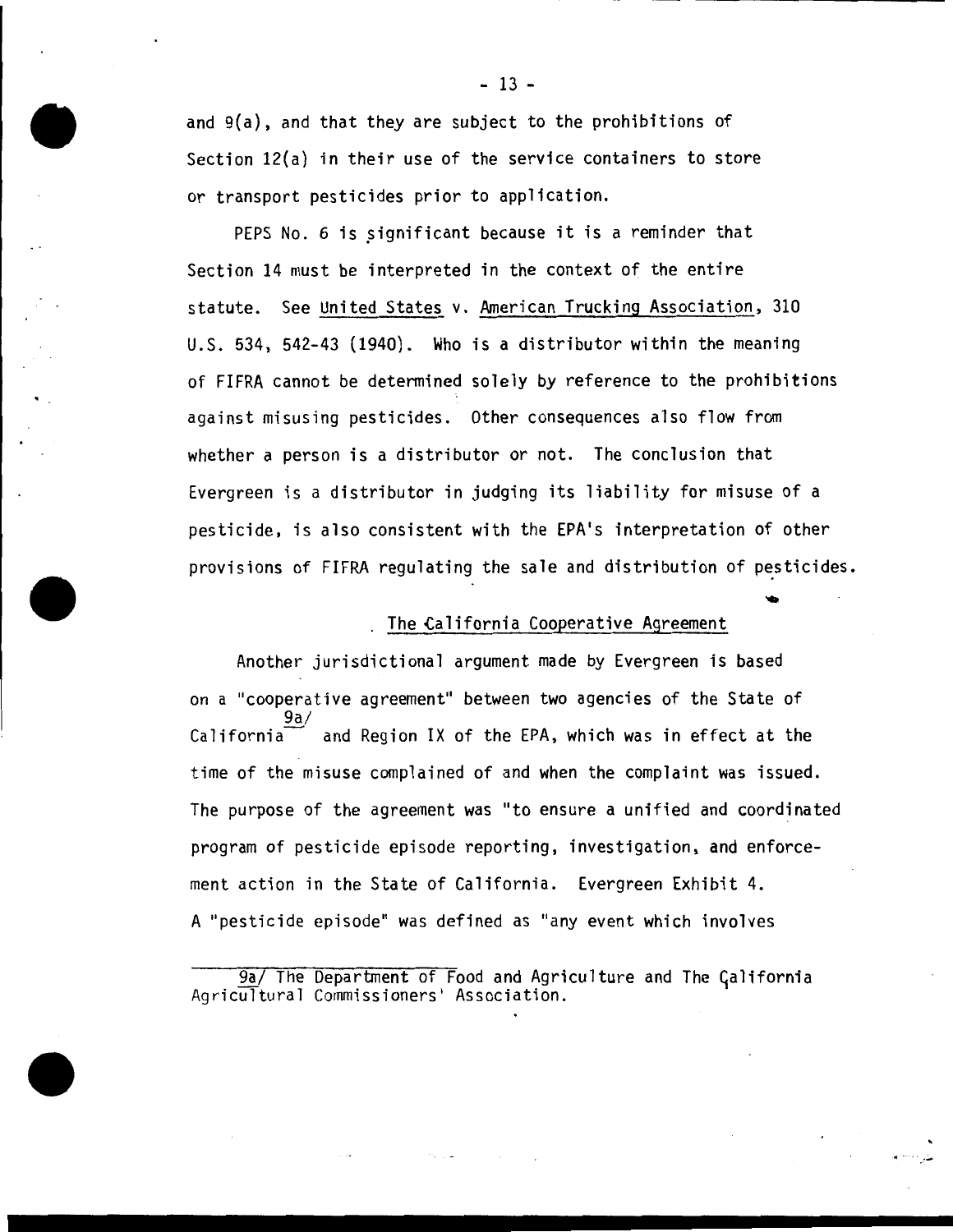potential or actual injury, damage, harm, or loss resulting from the use or presence of a pesticide."

Paragraph I of the agreement set forth the legal authority of the parties to make such an agreement. The authority cited for the EPA was FIFRA, Section 14, which, it was stated, "provides for written warnings and for civil and criminal penalties for violations of... FIFRA<sup>4</sup>, and Section  $23(a)(1)$  authorizing the EPA to enter into cooperative agreements with states in the enforcement of FIFRA. The authority cited for the State and County were Division 6, ' Ch. 4, and Division 7, Ch. 2 of the California Food and Agricultural Code.

Paragraphs II, III and IV set out procedures for exchanging information between the parties about pesticide episodes and coordinating the investigation of episodes.  $\frac{10}{10}$ Paragraph V dealt with enforcement, and Evergreen relies upon the following portion:

"A. Nothing in this agreement shall preclude State and/or County from undertaking any enforcement action with respect to any act which constitutes a violation of State law. Any enforcement action which may be undertaken by EPA as set forth below will be coordinated with and will complement any enforcement action which may be undertaken by State and/or County.

"B. Civil action under FIFRA shall be undertaken by EPA only when the alleged violator has previously been issued a written warning by EPA. EPA shall discuss with the State Coordinator and County involved, the appropriativeness of initiating such civil action against pesticide users alleged to be in violation of Section  $12(a)(2)(g)$  of FIFRA.

·-· .. -r.- -. ·. <sup>~</sup>... -.•... -·---· -.., .. ,.,,....... ' .·.,., ·• ·• .,.\_ . ·,• · • • • . ... • H "f' ' . • •---- ., , . , ., •. ~,,,...

10/ In this case, an initial preliminary investigation was made by the State and a supplementary investigation was then made by the EPA. Tr. 49-73, 99-100.

.<br>قام المراكب المصدر المستقل المراكب

1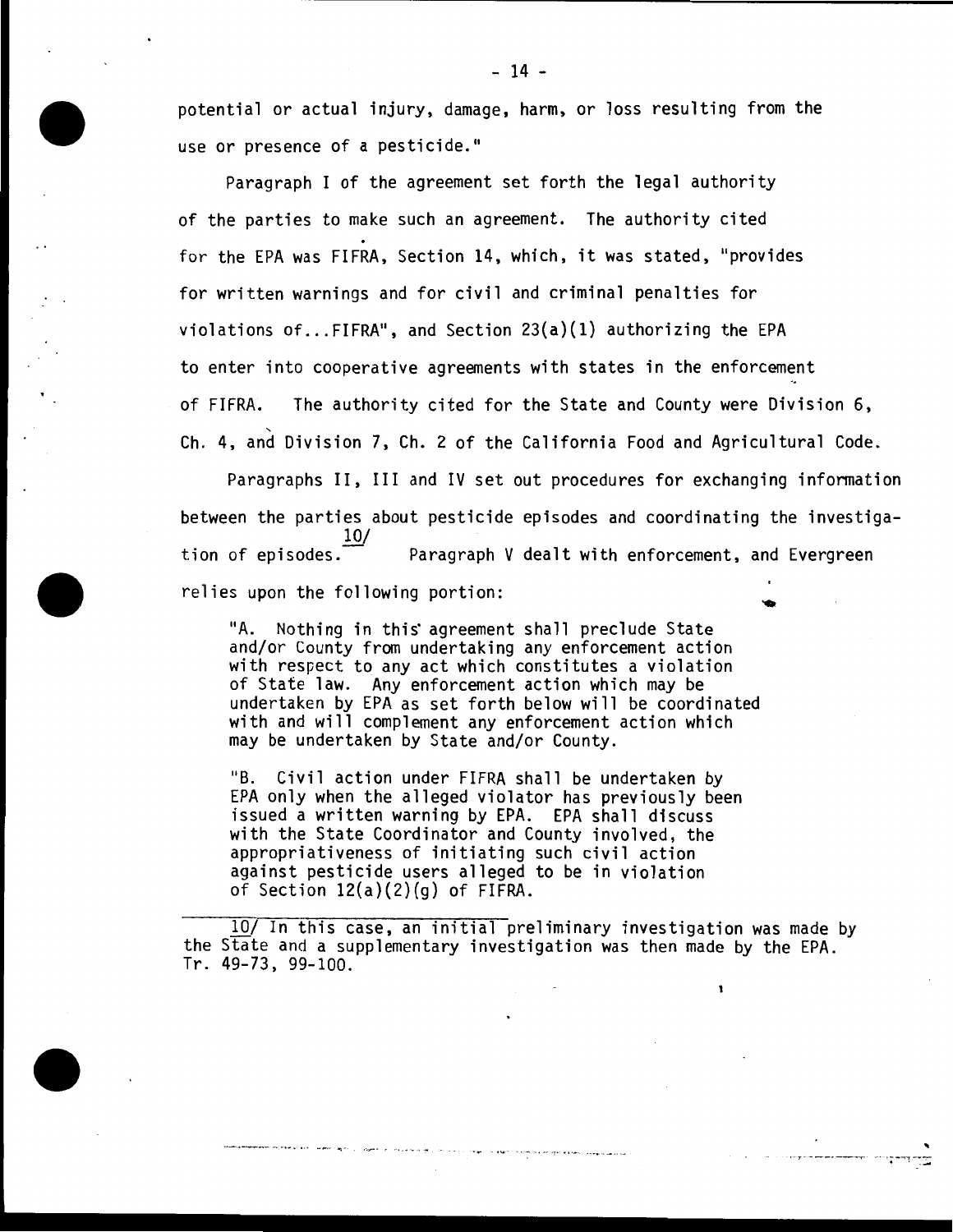"C. Written warnings will nonnally be issued by EPA only as a result of high level episode investigations conducted by any of the parties to this agreement."  $11/$ 

Paragraph VI provides for a joint evaluation by the parties of the episode follow-up programs, and Paragraph VII provides for a review of the implementations agreement at the 1976 annual meeting of the California Agricultural Commissioners• Association. Paragraph VIII provides that the agreement was to continue in effect until October 21, 1976, unless modified by mutual consent of the parties or tenninated by any party upon a thirty-day advance written notice to the other party.

Evergreen contends that this agreement establishes a jurisdictional prerequisite to civil penalty suits by the EPA for misusing pesticides in violation of Section  $12(a)(2)(G)$ , namely, that they may be instituted against a person only if the person has been issued a prior written warning. It is undisputed that Evergreen was not issued a prior written warning.

Evergreen would give the cooperative agreement a greater effect than is warranted from the nature of the agreement. The agreement is tenned a "cooperative agreement". No remedies or sanctions are provided for nonperformance. It appears, therefore, that compliance with the

أأمرت ومعقا معصوبين والأرادات

 $\sigma^2$  G is  $\sigma_{A_{\rm{max}}}=0$  .

 $11/$  A "high level episode" is defined according to its effects on humans or the environment, or according to the estimated economic loss it causes, or as a violation resulting in action against a state applicator license, or a violation or injury in an EPA experimental use permit. Evergreen Ex. 4.

Evergreen contends that this was a "low level" episode. The Coopera- tive Agreement does not specify who determines whether the episode is high or low level. The EPA obviously considered the incident serious enough to merit making its own investigation of the incident and bringing this civil penalty action.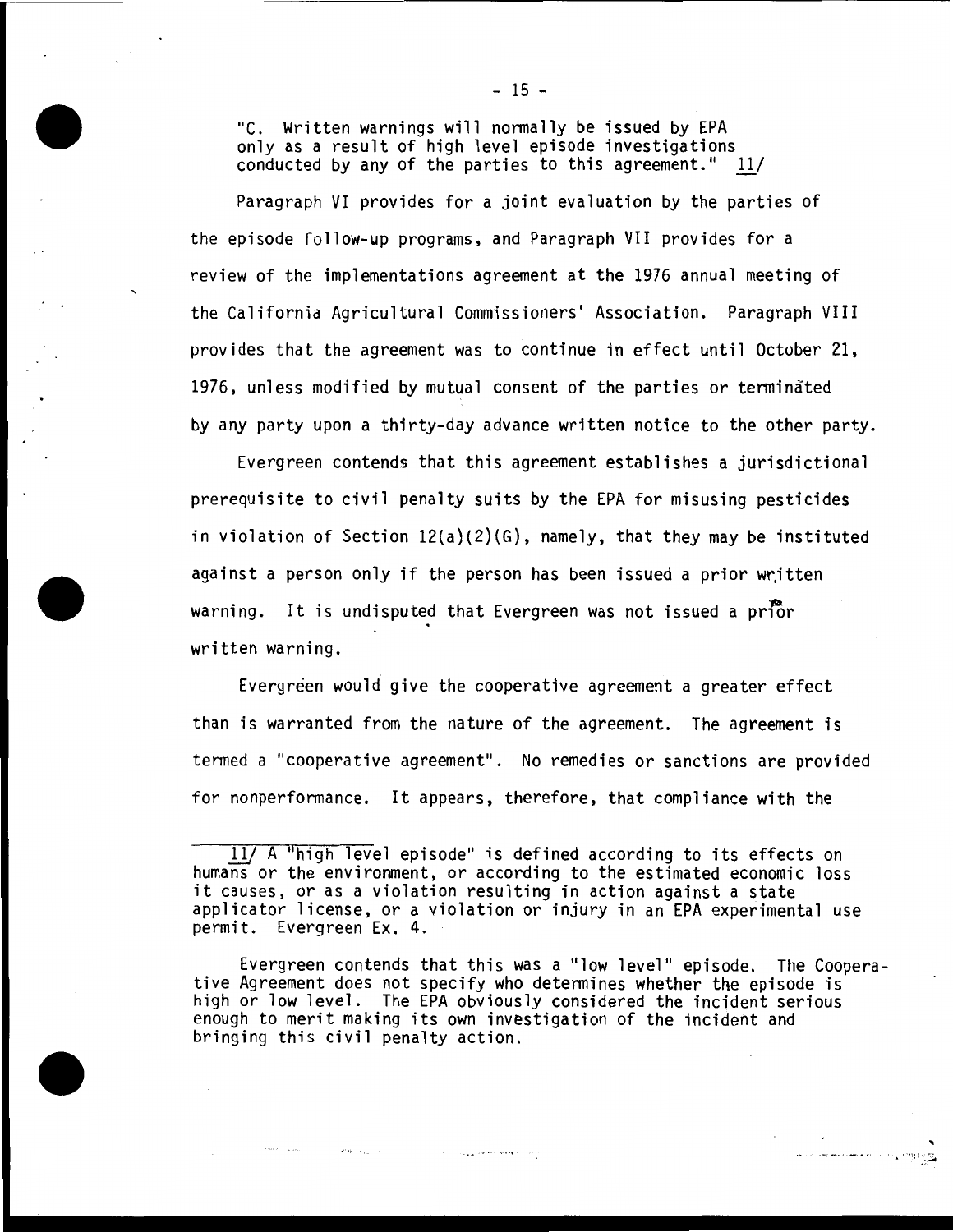agreement was to depend solely upon the voluntary cooperation of the parties. Further, it is unlikely that some flexibility was not intended in carrying out the agreement, which would be a matter to be worked out between the parties. In fact, the agreement expressly provides that the parties would review the implementation of the agreement. To accept Evergreen's argument, however, would be to assume that the parties intended to vest enforcement rights in third parties which could not be waived except either by terminating the agreement or presumably obtaining the consent of the third party affected. It would also require making the assumption that the EPA intended to weaken enforcement by binding itself to give prior warnings to violators when it was not required to do so under FIFRA. Such assumptions should not be made in the absence of a much stronger showing of the intention of the parties than is manifested by this agreement.

Evergreen claims that it is a third party beneficiary of the contract. As already found, the agreement was not intended to create any enforceable rights. Assuming, arguendo, that it did, Evergreen's rights as a third party, if any, would presumably be determined by California law. Evergreen would not appear to have any enforceable right against the EPA under California law. An analogy may be found in those agreements in which a promisor contracts with a state or municipality to do an act or render a service to members of the public. The law in California is that the promise in itself does not create an enforceable right in the members of the public who are to receive the benefit. There must be

.; ·

-··- · .... ,.. , . . .. <sup>~</sup>

 $-16 -$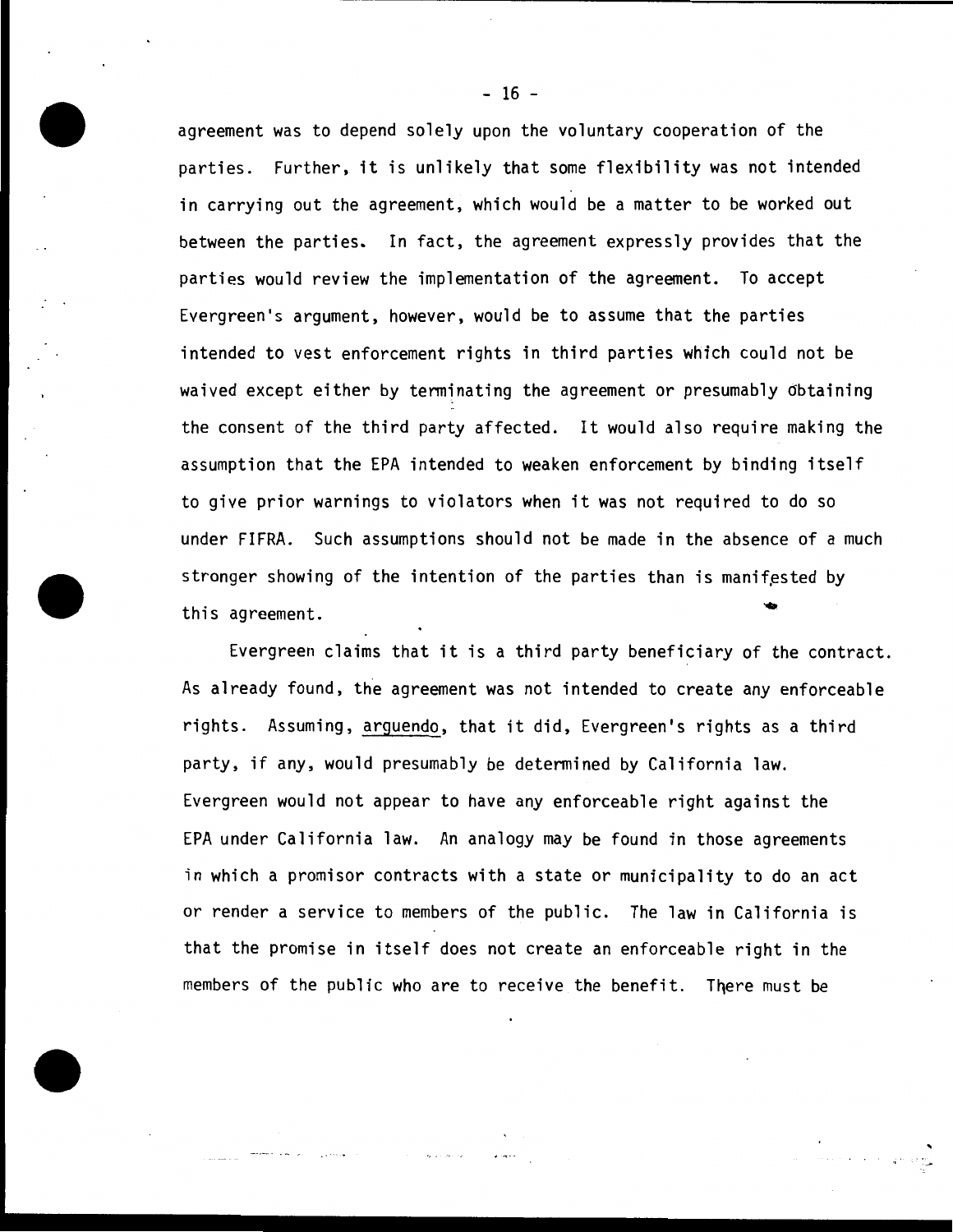evidence either in the agreement or in the circumstances surrounding its formation that the contracting parties specifically intended that, in addition to their own enforcement rights, enforcement could also be directly obtained by the third parties. See Martinez v. Socoma Companies, Inc. 521 P. 2d 841 (Cal. 1974). Here we have the promise but no evidence that members of the public were to have any enforceable rights against the promisor. In short, if Evergreen did consider the bringing of this action to be in violation of the cooperative agreement, it should have sought redress if it was entitled to redress under the agreement, through the State or County, instead of attempting to enforce the agreement directly by raising its asserted breach as a defense to this proceeding.

Columbia Broadcasting System v. United States, 316 U.S. 407  $(1942)$ , and Vitarelli v. Seaton, 359 U.S. 535  $(1959)$ , on which Evergreen relies, are not in point because those cases involved an agency's duty to follow its rules or regulations. The cooperative agreement was not intended to be a rule or regulation but a working arrangement between EPA and the State. Unlike an agency rule or statement of general policy, it was not published in the Federal Register. (Tr. 15).

It is accordingly unnecessary for me to decide whether the EPA•s institution of this civil penalty action against Evergreen was or was not a breach of the cooperative agreement, since the agreement does not establish any jurisdictional prerequisites to civil penalty suits.

- 17 -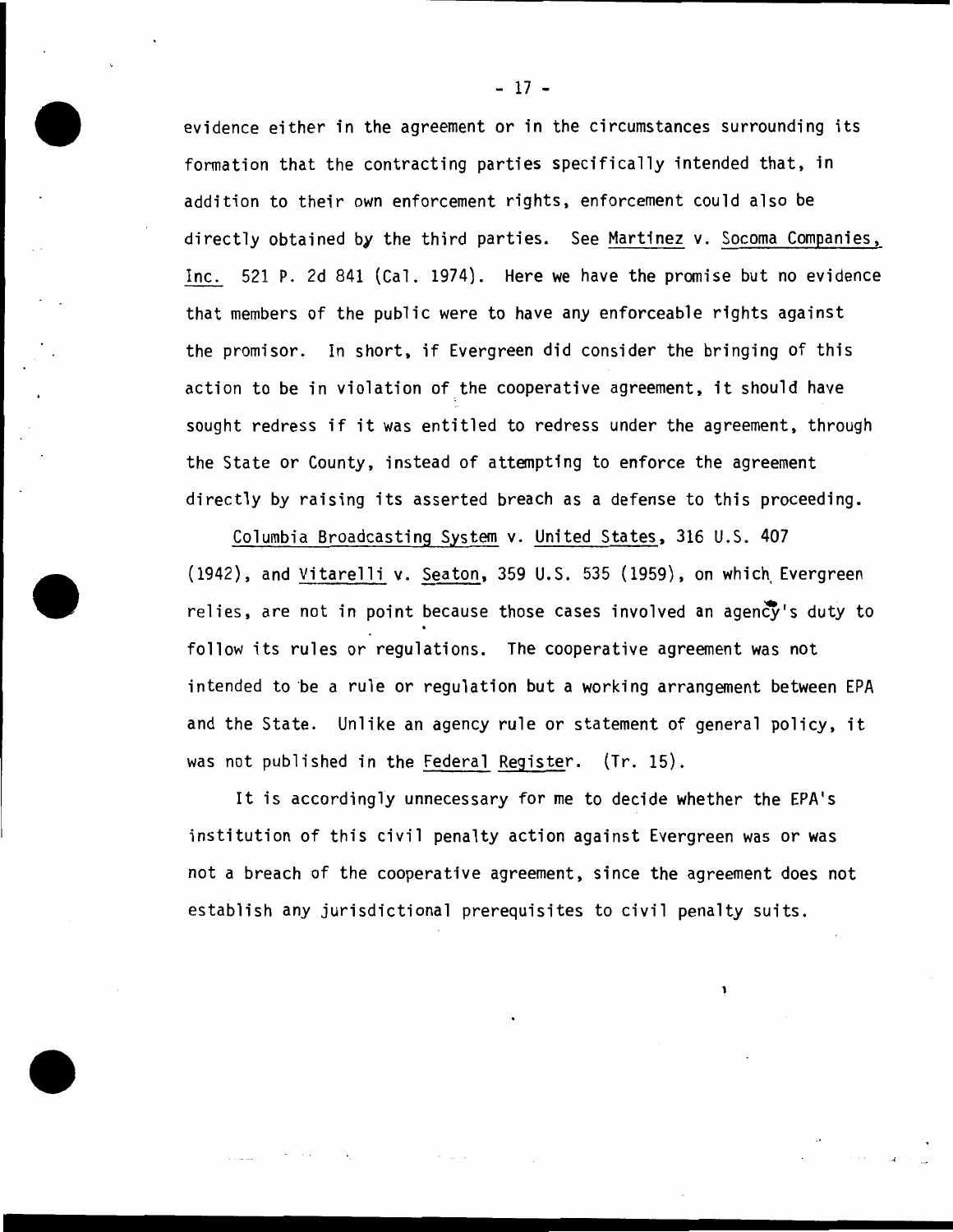# The Violations and the Penalty

Four violations by Evergreen of the label directions were charged: (1) failing to soak the soil with water; (2) discharging the gas outside the areas confined for treatment; (3) failing to post the area with warning signs; and (4) failing to have proper equipment at the application site to aid in the case of accidents.

1. Failing to soak the soil with water.

The directions on the label of the Methyl Bromide for preparing for fumigation included the following statement: "Soak soil with water one foot from the edge of the envelope to a depth of 6 inches." EPA. Ex. 2. It is undisputed that Evergreen did not soak the soil around the edge of the envelope with water as directed by the label. Methyl Bromide is almost insoluble in water and the purpose of soaking the soil around the edges of the envelope is to keep the gas from escaping through air holes in the soil to the outside of the envelope and also to protect plant roots in the area. Tr. 145.

Evergreen introduced evidence to show that it is the custom and usage in the fumigation industry not to soak the soil except where there is plant life to be protected. See Tr. 172. This would not be the answer to Evergreen's failure to soak the ground since there was plant life in the area to be protected. See Tr. 83-85. In any event, custom and usage in the industry are no excuse for not complying 12/ with the label's express instructions.

··· ···-·· ·-·-.--· - .. ..

12/ See infra at 26-27.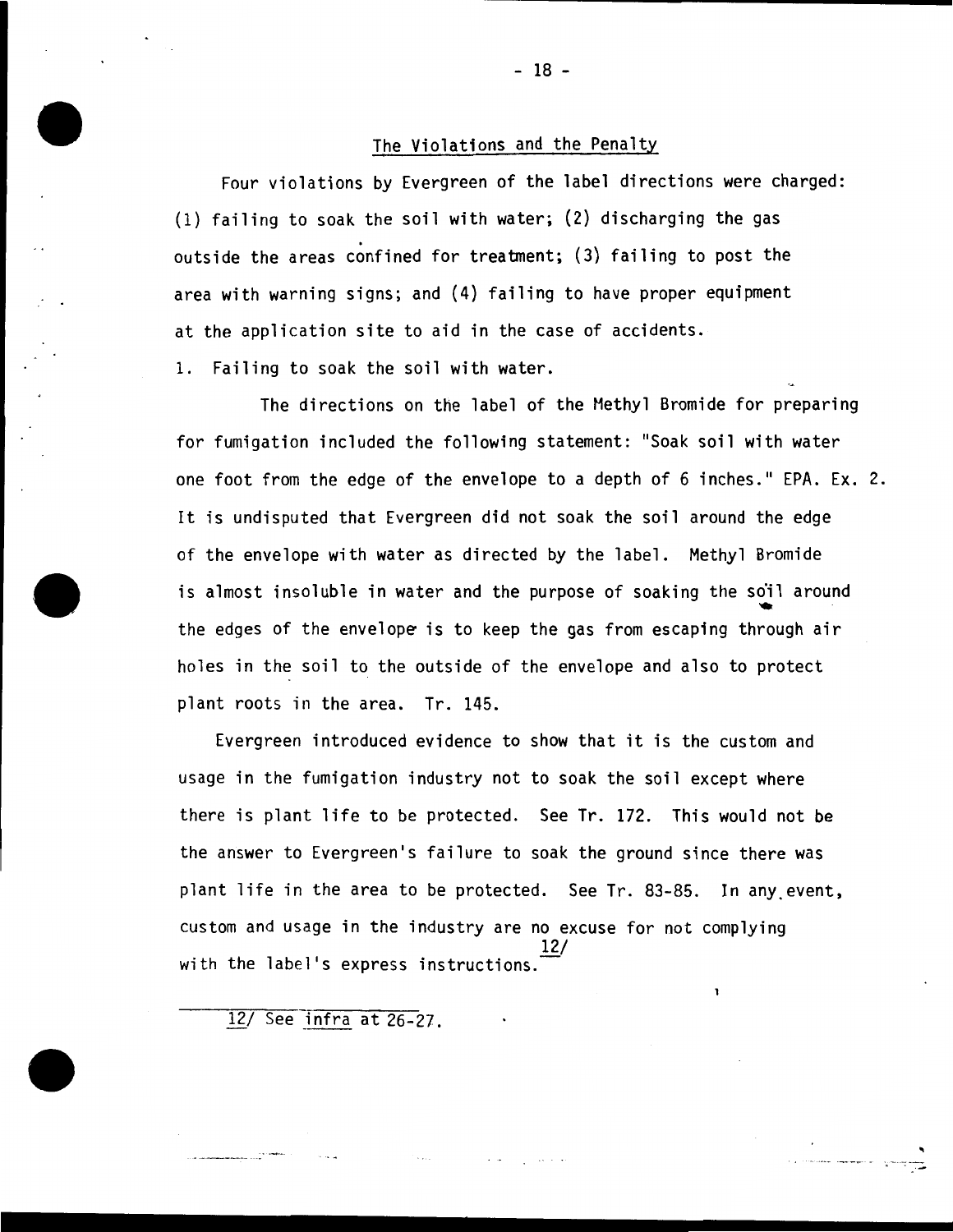In determining the appropriate penalty, I must consider the gravity of the violation. FIFRA, Section 14(a)(3). The gravity of the violation has been held to involve an evaluation of two factors, gravity of harm and gravity of misconduct. Amvac Chemical Corp., EPA Notice of Judgment<br>(June 1975) No. 1499 at 986. The gravity of harm here is not in actual harm but in the danger of harm caused by not using a highly toxic pesticide properly. The gravity of misconduct is measured by the fact that the label direction was simply not followed. I find that the penalty of \$300 requested by EPA is an appropriate penalty.

2. Discharging the gas outside the area for treatment.

A brief summary of the evidence is helpful in considering this violation.

The gas was injected into the house at 877 Marin Drive by Evergreen's employees Carbone and Ferguson at about  $1:30$  p.m. on December 22, 1975. EPA Ex. 5. Ferguson then left and Carbone stayed at the location. About 2 hours later Lieutenant Brent Schacherl of the Tamalpais Fire Protection District arrived at the area to answer an emergency call from the occupants of the house located at 879 Marin Drive which was next door to and east of 877 Marin Drive. The house at 879 Marin Drive was occupied at that time by a Mrs. Gibbs, her mother, and two daughters, one three years old and one six months old. The two daughters had been suddenly taken ill from what appeared to be exposure to a gas.  $\frac{13}{12}$ Lt. Schacherl with Mr. Carbone inspected the

gale of the control

- 19 -

<sup>13/</sup> The symptoms suffered by the Gibbs' children and by those who inspected the house at the time indicated exposure to Methyl Bromide or Chloropicrin. Tr. 110, 163, 179.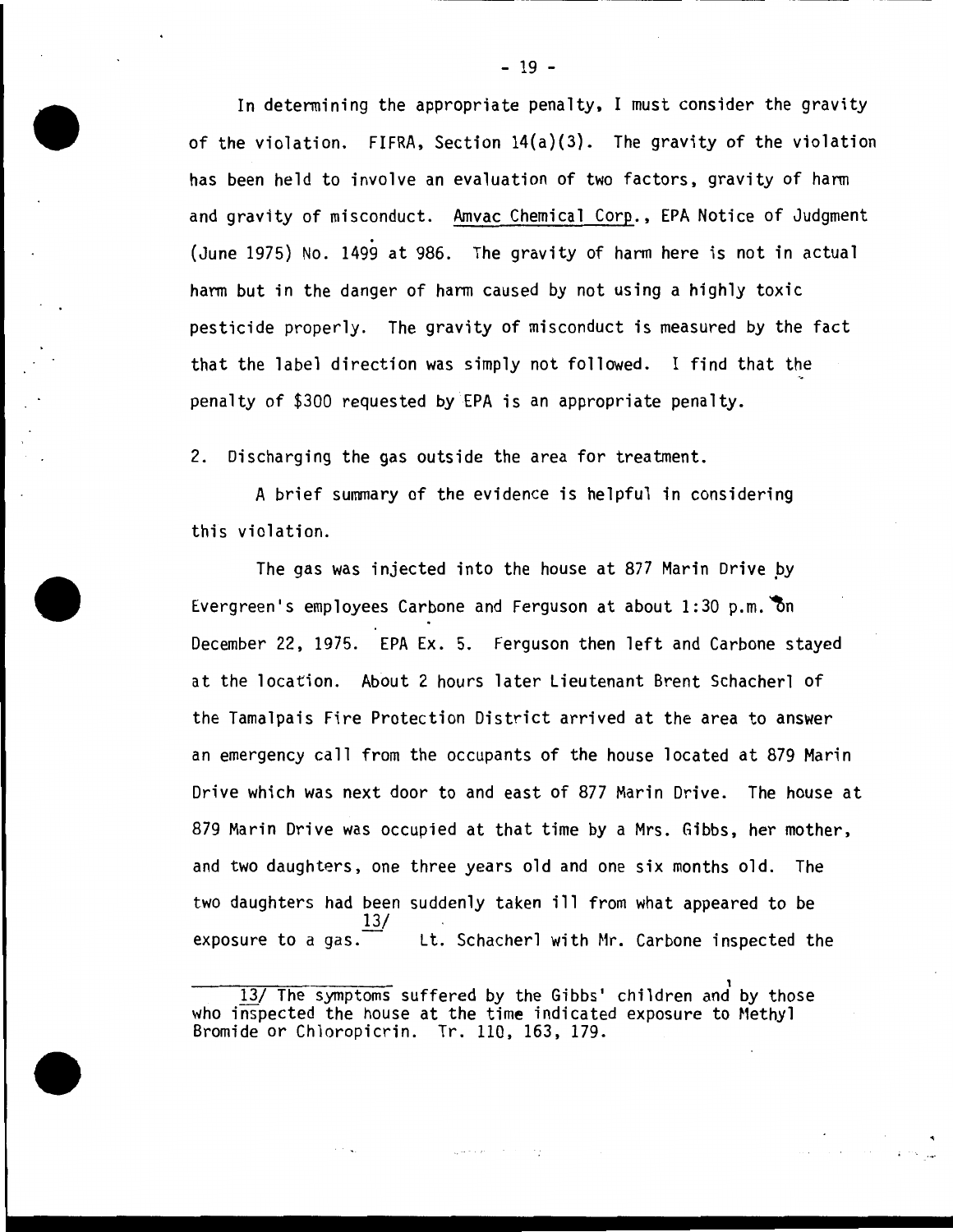the tarpaulin envelope over 877 Marin Drive. A hole was discovered in the seam where two tarpaulins were joined together, about two feet to three feet up from the ground, and big enough so that Lt. Schacherl could put his hand through sideways. Tr. 112, 180. Nearby was another opening where the tarpaulin did not reach the ground. Tr. 112. Although both openings were apparently small, they were of sufficient size to allow gas to escape.

The misuse at issue here is the spilling or discharging of Methyl Bromide fumigant outs1de the area confined for treatment, contrary · to the directions on the label. That the purpose of the tarpaulin envelope was to restrict the gas to the treated area has not been questioned. The issue has been whether the tarpaulin envelope was airtight as it should have been, and subsidiary to that, the question of whether the gas escaping from the opening in the 15/  $t$ arpaulin envelope did not make the Gibbs' children ill.

14/ Lt. Schacherl estimated that the opening in the seam was about 3 feet long and that the opening at the base was probably 3 feet to  $4$ feet long. Tr. 112. He did not further elaborate on the size of the opening in the base, and I find that the gap created was roughly about the same size as that created by the opening in the seam, i.e., large enough to put a hand through sideways.

15/ In its reply brief, EPA argues for the first time that it is immaterial how the gas migrated from 877 Marin Drive to the Gibbs' home, whether by an opening in the tarpaulin or, as Evergreen suggests, by some other means such as an old sewer line. The position that EPA took in its submission of January 17, 1977, to my request for a prehearing exchange of infonnation was that it was relying on evidence establishing the openings in the tarpaulin to support this charge of misuse. This was also the tenor of its proof at the heaning. The claim that Evergreen should now be held liable regardless of what caused the escape of gas is a change of position which raises entirely new questions and comes too late to be considered.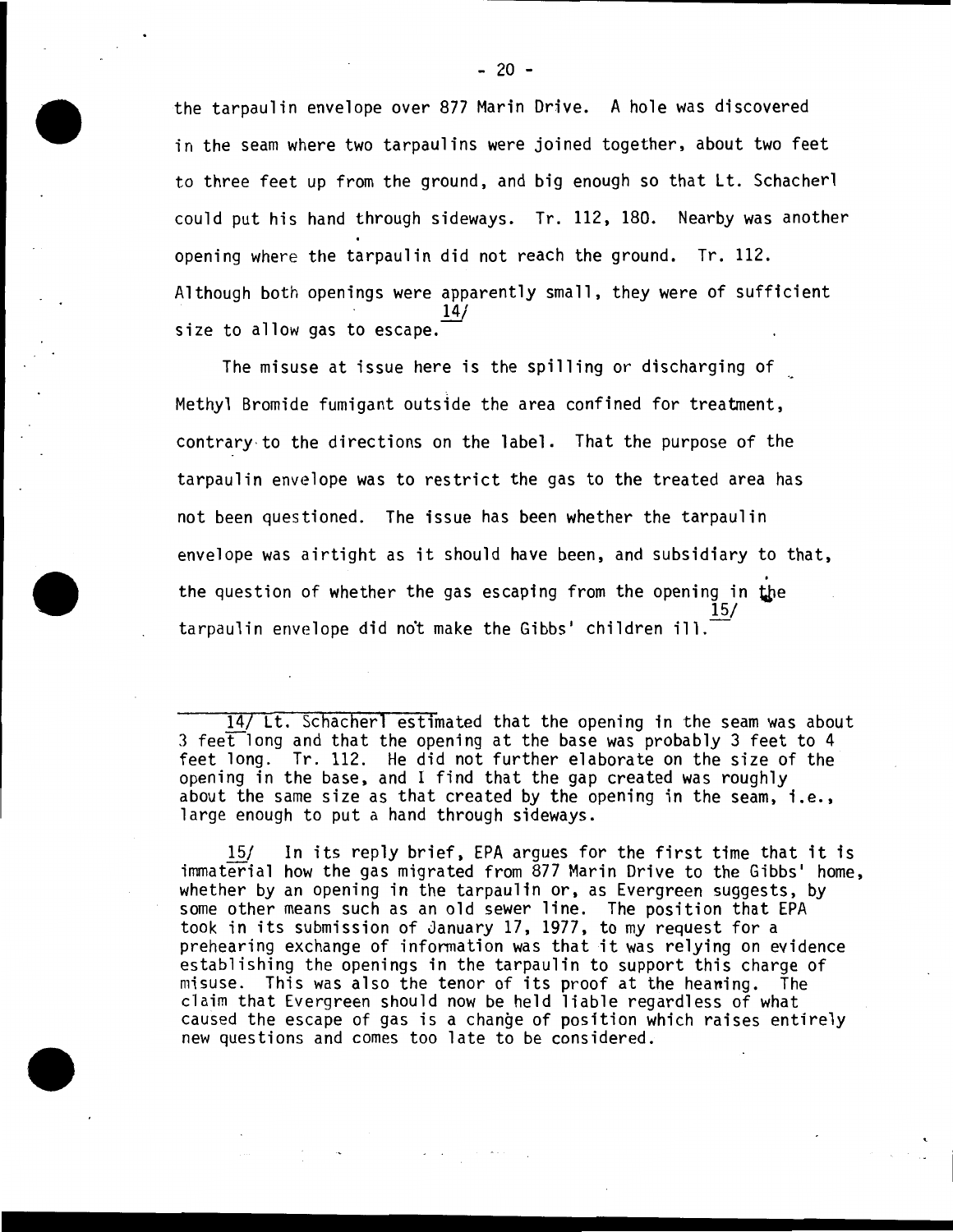Turning to the question of whether Evergreen was guilty of a misuse because the tarpaulin was not completely sealed during the fumigation, I find that it was. Nothing in the record indicates that the tarpaulin envelope can not be completely sealed and will not stay sealed during fumigation when it is properly put on a structure by a professional fumigator using the necessary care. Evergreen has not disputed what would seem obvious anyway; that what was intended as compliance with the label directions was a tarpaulin envelope that would be airtight during fumigation. Nor has Evergreen asserted that the residence at 877 Marin Drive presented any unusual conditions in applying the tarpaulin envelope which should be considered in determining its compliance.

The conclusion necessarily follows that the openings in the tarpaulin were caused by the failure of Evergreen's employees to 16/ properly put on the tarpaulin envelope. $\tilde{\phantom{a}}$  Since this case deals with the application of a highly toxic gas (see Tr. 158-59), the failure of the applicator to carry out label directions properly is a use of the pesticide in a manner inconsistent with its labeling in violation of Section 12(a)(2)(G).

, we can see the second  $\alpha$ 

<sup>16/</sup> Carbone testified that he inspected the tarpaulin envelope after injecting the gas and found no openings. Tr. 177. The thoroughness of his inspection, however, is open to question since the evidence indicates that the openings were in the tarpaulin long enough so that by the time they were discovered, a considerable quantity of gas had leaked out. Lt. Schacherl and Carbone detected no presence of Methyl Bromide or Chloropicrin when they inspected the holes. Tr. 127-28, 180-81.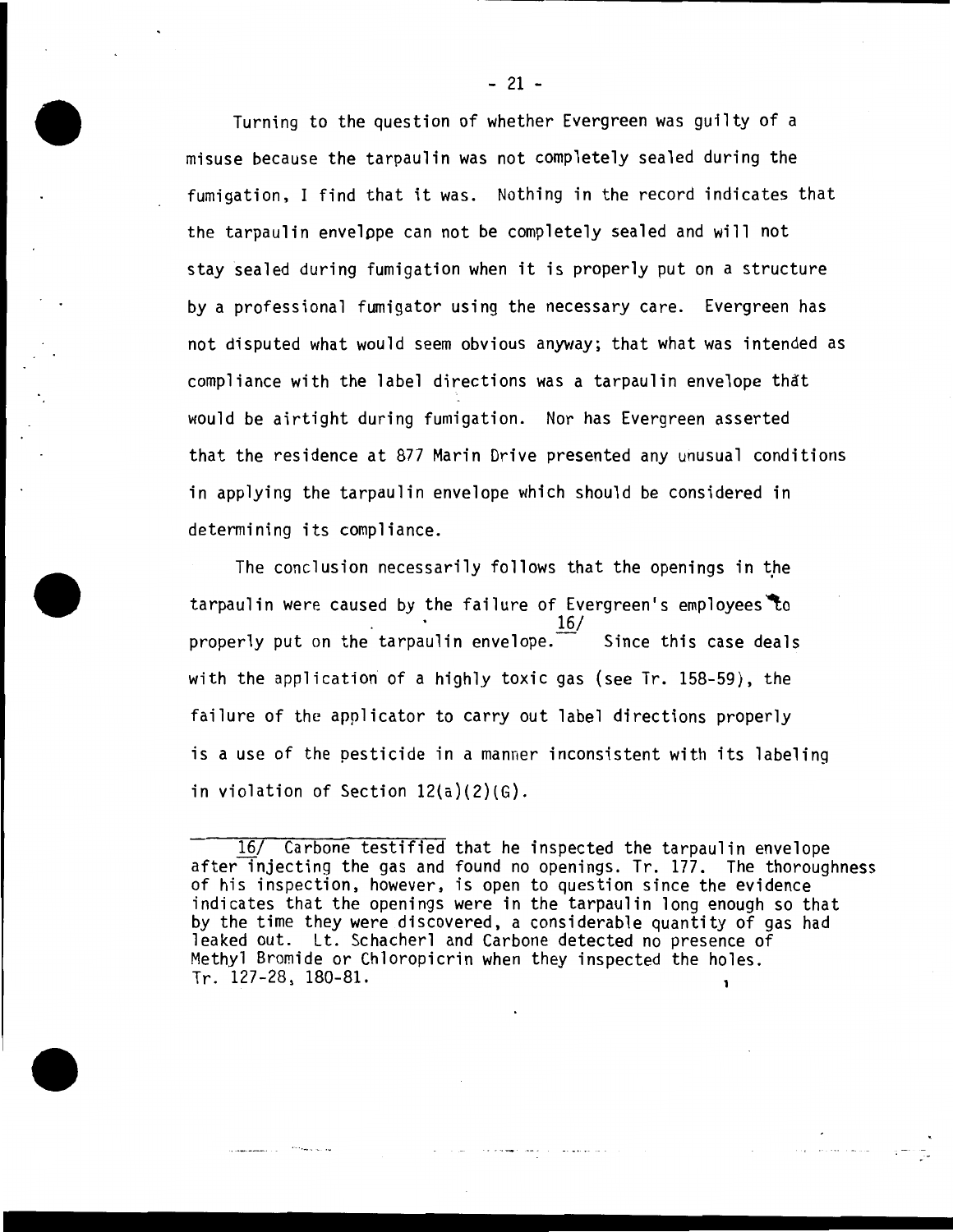In determining the gravity of misconduct, however, I do not overlook the substantial effort that Evergreen did make to seal the premises, as attested to by the fact that what is involved are two small openings in tbe entire tarpaulin. Under the circumstances, I cannot find that Evergreen was guilty of gross misconduct, although at the same time, because it was dealing with a highly toxic gas, I find that more than slight misconduct was involved.

As to the gravity of the harm, a good deal of the evidence fn this case dealt with the question of whether the gas escaping from the openings harmed the Gibbs• family. It is EPA•s position that the illness of the Gibbs' children was caused by Methyl Bromide escaping from the openings, and, since it is heavier than air, dropping down the slope that lay between the tarpaulin where the holes were located, and the opposing basement wall of the Gibbs' home 30 feet away. infiltrating the Gibbs' basement through vents in the wall, and then being drawn down into the furnace by the blower and dispersed through the house through the heating ducts. Theoretically, this may have been possible given the physical properties of Methyl Bromide and Chloropicrin. Tr. 144. The evidence is insufficient for me to find that it is more than a hypothesis and that it does explain what actually occured. The evidence does not rule out the possibility that the gas *}]\_!*  simply dispersed into the air without harming anyone. There is also

This is apparently what happened when the tarpaulin was lifted after the opening was discovered. See Tr. 130, 203-04.

 $-22 -$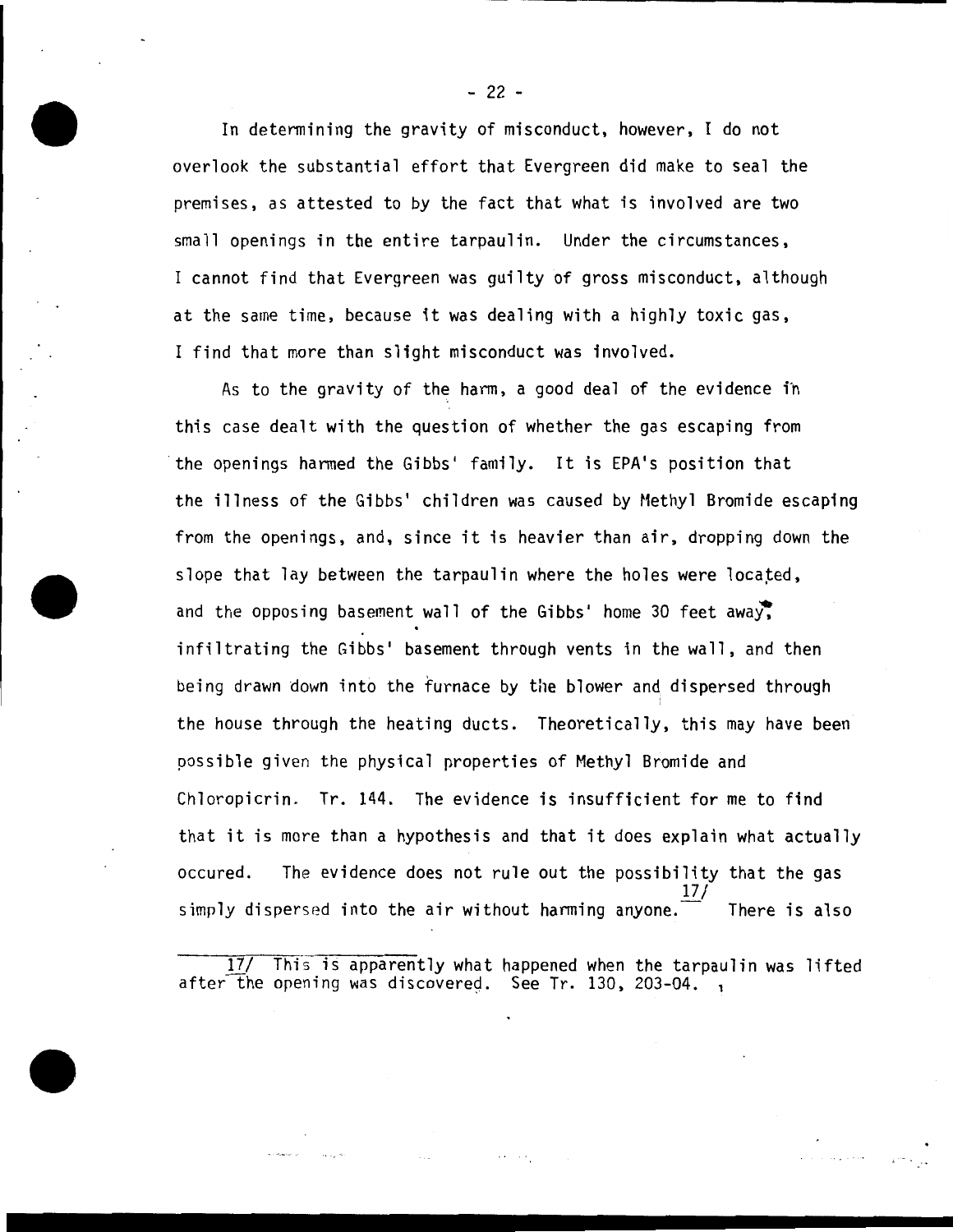evidence indicating that if Methyl Bromide did infiltrate the Gibbs' house, it was from another source such as an unknown pipe in the 18/ basement connecting the two houses. Tr. 204-06; Evergreen Ex. 11.

Consequently, I find that while the leak created a risk of harm, . there has been no showing that it actually caused harm. Because the fumigant is highly dangerous, however, I still find the gravity of the harm to be great.

Taking into account the gravity of misconduct and the gravity of the harm, I find that the appropriate penalty is \$500.

3. The failure to post warning signs.

The instructions for handling on the label specified that the 19/ applicator should make sure that the area is posted with signs. The only dispute on this issue is whether, in fact, such signs were posted. Lt. Schacherl testified that on his inspection of the tarpaulin cover he saw no signs. Tr. 130-131. Carbone testified, on the other hand, that he posted the signs after the injection of the Methyl Bromide. Tr. 176. In an affidavit which he had given previously to the EPA, however, he stated that he was not sure that he had posted signs. EPA Ex. 9.

19/ EPA Ex. 7 is a sample of a warning sign. Tr. 195.

 $\mathbf{z}$  , and  $\mathbf{z}$  , and  $\mathbf{z}$  , and

 $-23 -$ 

<sup>18/</sup> EPA argues that the affidavit given by Ron Bauer {Evergreen Ex. 11) suggesting on the basis of a second fumigation done at 877 Marin Drive, that the leakage into the Gibbs' home was caused by an open pipe between the two structures, should be given no weight because Evergeen did not inform EPA of the second fumigation until the hearing itself.<br>Mr. Bauer was present at the hearing and was prepared to testify but EPA did not take advantage of this. Tr. 213. Accordingly, the affidavit is entitled to weight since it is unrebutted and there is nothing in its contents to indicate that it should not be given credence.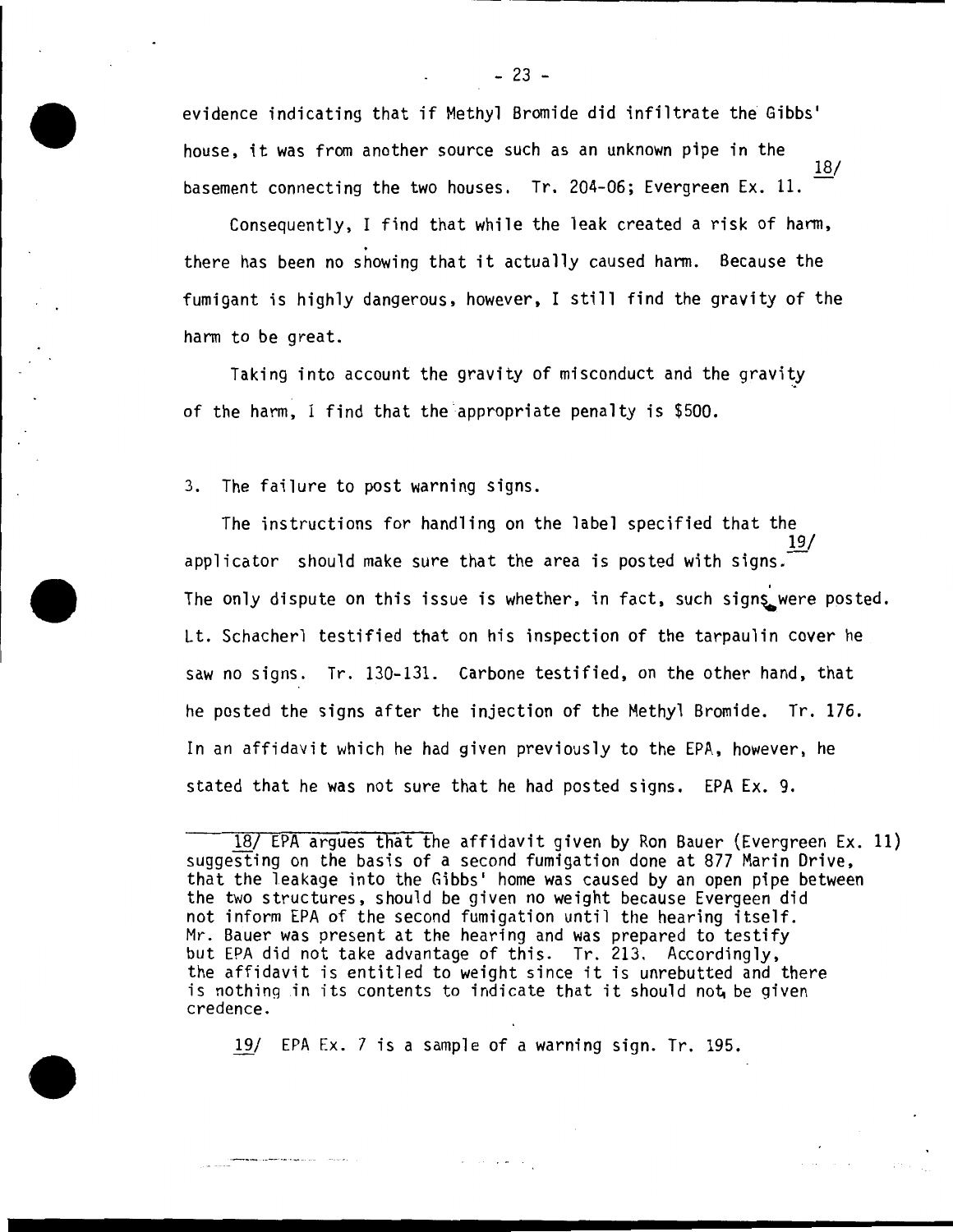Lt. Schacherl was making an investigation in the performance of his duties as a member of the Tamalpais Fire Protection District, and in response to an emergency call that had been received from the Gibbs• family. Tr. 79-81. He had no interest in the matter other than to perform his duties. On the other hand, Carbone's testimony is weakened by his prior affidavit and by the fact that since he is currently employed as a structural control operator (Tr. 172) he may have an interest in exonerating himself from any breach of his 20/ duties. $\frac{20}{100}$ 

I find accordingly that Evergreen failed to post warning signs as required by the label and that this was a misuse in violation of Section  $12(a)(2)(G)$ . I also find that the gravity of harm, which in this case is the risk created by not giving warning of the presence of a highly toxic gas, and the gravity of misconduct in failing to post<br>the signs, justify the penalty of \$300 requested by the EPA.

.... -·-.... ··· ··· · ~ ......

<sup>20/</sup> Mr . Peter Matson of Western Exterminators who arrived on the scene about one-half hour to forty-five minutes after Lt. Schacherl, testified that he inspected the tarpaulin cover and saw signs on it. Tr. 203. He did not know when the signs were put up and his testimony does not exclude the possibility that this could have been done just before his arrival. See Tr. 208-9. It is to be noted that Mr. Matson also did not see any openings in the tarpaulin. Tr. 203. Nevertheless, both Lt. Schacherl and Carbone were in agreement there was at least one opening when they inspected the tarpaulin. See Tr. 180.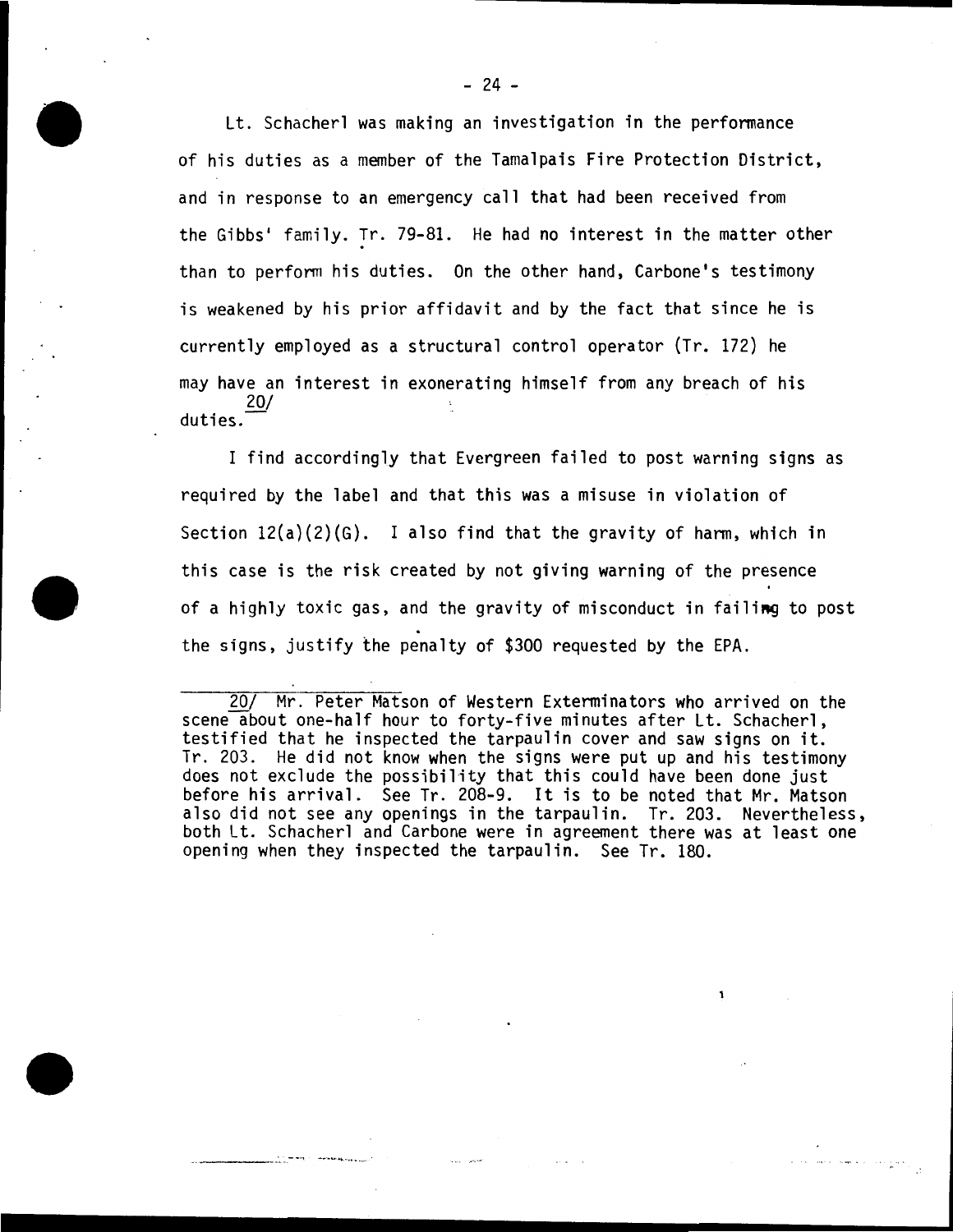4. The failure to have proper equipment at the application site 21/ to aid in the case of accidents.

The handling precautions in the label specified, "Always have an assistant and proper equipment when using fumigant to aid in the case of accidents." EPA Ex. 2.

The facts as to this violation are undisputed. Carbone was assisted by Ferguson, another Evergreen employee, in getting the site ready for fumigation. They had with them, among other equipment, a halide gas detector, which shows whether Methyl Bromide is present in harmful concentrations, and a gas mask. After the gas was injected, Ferguson drove away in Evergreen's truck, taking with him the halide detector and the gas mask, leaving Carbone at the fumigation site without any safety equipment during the exposure period. Tr. 1.76, 187; EPA Ex. 6.

Evergreen does not question that it should have a halide gas detector and a gas mask on hand at the fumigation site when the gas is injected at the beginning of the fumigation period, and when the tarpaulin is removed at the end. At issue is the legal consequences of its not having proper equipment at the fumigation site during the intervening period. Evergreen justifies its practice on the ground

 $- 25 -$ 

<sup>21/</sup> The complaint also alleged that Evergreen violated FIFRA in not having an assistant present at the fumigation site at all times. In its post-hearing brief, EPA has asked for penalties only for Evergreen's failure to have proper equipment, and, consequently, this is the only violation I have considered.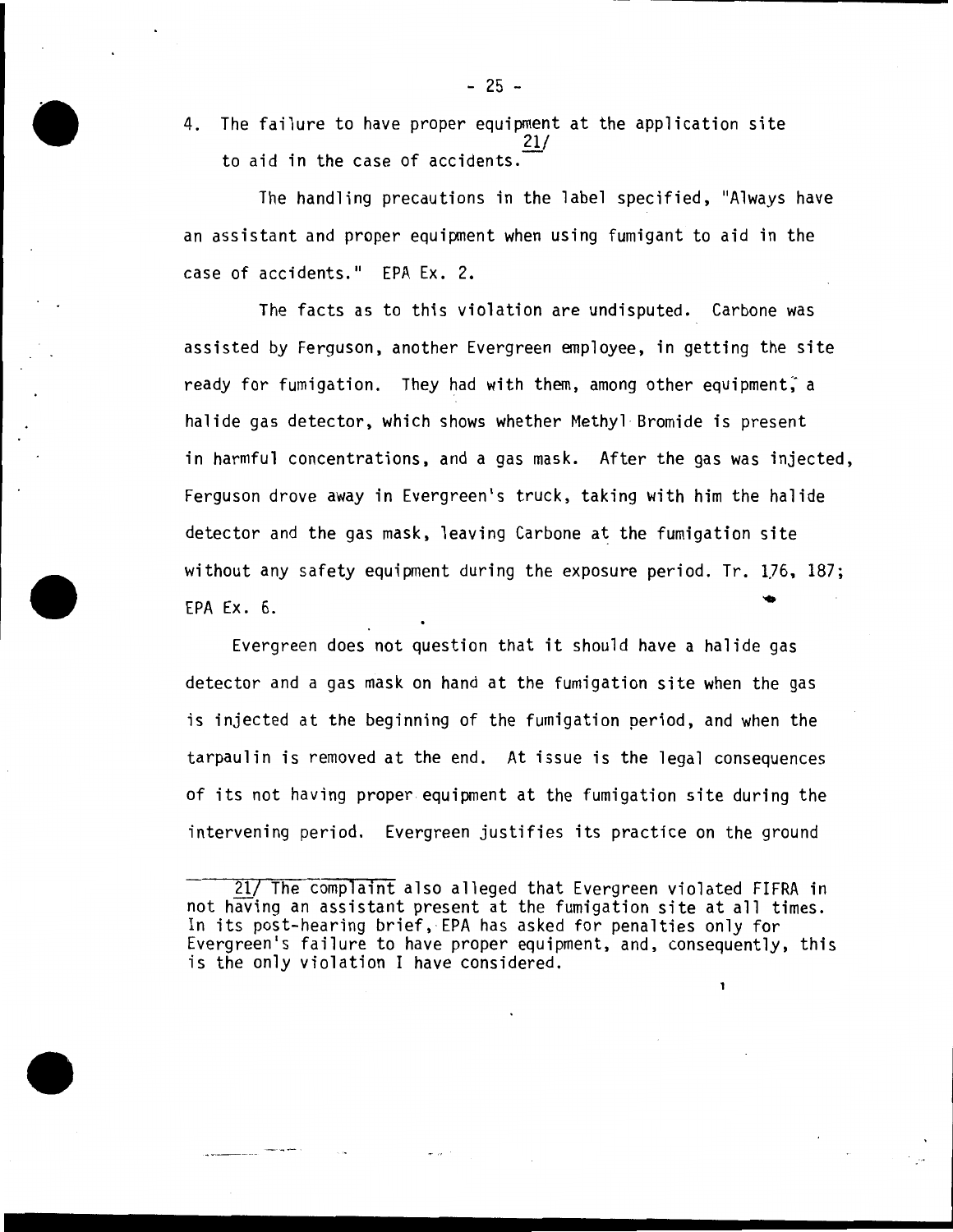that it is the custom and usage in the fumigation industry to have equipment at the fumigation site only when the gas is injected 22/ and the tarpaulin is removed. $\overline{\phantom{a}}$  Industry practice, Evergreen asserts, should be taken into account in determining what uses are prohibited. In support of its position, Evergreen cites the Senate Report on H.R. 10729 (the predecessor bill to the 1972 Act), S. Rep. No. 92-838, 92d Cong. 2d Sess. 16 (1972), in which it was stated that what uses would be prohibited could be left to "the good sense of the Administrator, the manufacturers and the users." In that same Senate Report, it was also made clear that specific label instructions were not to be disregarded.  $\underline{1d} \cdot \frac{23}{2}$ Here the label specifically directed that proper equipment always be present when the fumigant is being used.

22/ The evidence, however, related only to the industry practice of not having an assistant and halide gas detector at the site during the entire fumigation period. See Tr. 171-72. Evergreen apparently<br>does not attempt to justify not having a gas mask present at all times<br>as being in accord with industry practice, although it does not dispute that a gas mask is equipment which it should have along with the halide gas detector. With respect to safety glasses, Evergreen asserts that<br>the question of whether it should have had them present goes beyond the scope of the complaint. Possibly safety glasses are included among the equipment needed to aid in case of accidents. The complaint is ambiguous on this and since safety glasses were mentioned for the first time in EPA's post-hearing brief, I have not considered them in determining whether there has been a violation and assessing the penalty.

23/ In referring to a "sensible" approach to regulating the use of pesticides, Congress was apparently concerned with the treatment of unspecified uses which did not create any foreseeable danger of harm to the environment or to man. There is no indication that Congress intended to show any deference to industry practice in determining what uses would be harmful. See S. Rep. No. 92-838, 92d Cong. 2d Sess. 16 (1972).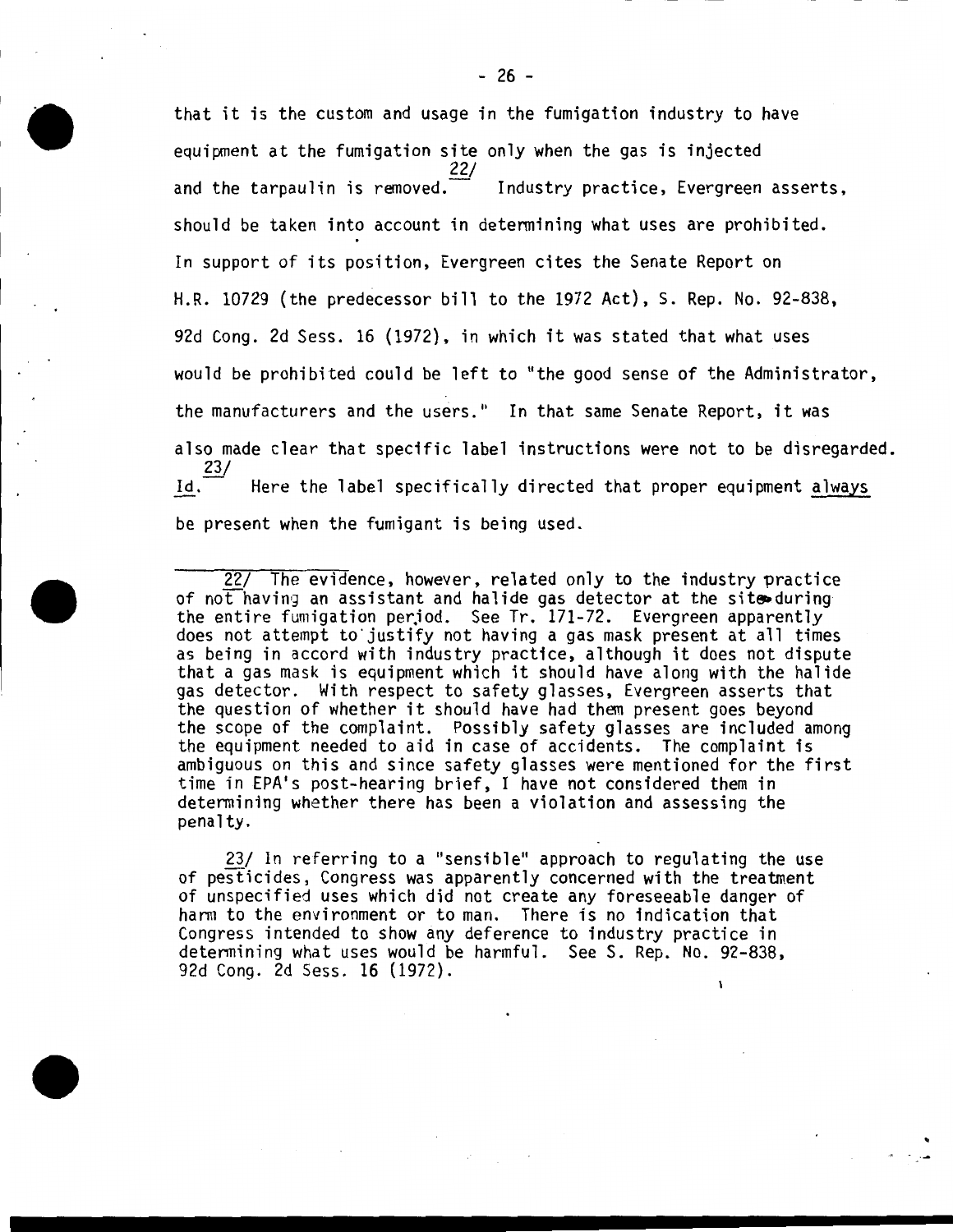The instructions for use on the registered label play an essential role in the regulatory scheme established by FIFRA to protect persons 24/ and the environment.  $\equiv$  If the industry were permitted to set its own standards on when tbe label instructions could be disregarded, the effectiveness of the label as a regulator could be largely nullified and the product registration process of FIFRA could be seriously 25/ undermined.

Further, I do not see how Evergreen could justify its practice as being "good sense." Accidents may occur at any time from when the gas is injected to when the tarpaulin is lifted. The incident at the Gibbs' house is a dramatic illustration of why at least proper equipment should be at the fumigation site at all times. The evidence indicates that Methyl Bromide may have in some way infiltrated the Gibbs.' home. Supra. If a halide gas detector had been on hand, the presence of Methyl Bromide and its concentration could have been positively identified, so as to avoid any possibly fatal mistake on what treatment 26/ should be given to the victims. $\overline{\phantom{a}}$  Without a gas mask, Carbone was

24/ SeeS. Rep. No. 92-838, 92d Cong. 2d Sess. 21 (1972), wherein it was stated that the provision requiring compliance with the label is one of the "key new authorities" of the bill for protecting persons and the environment.

25/ If certain conditions warrant dispensing with a direction on the label of a pesticide, the proper approach would be to seek to have the label revised accordingly. If there was any doubt about the interpretation of the label, recourse might also be had to obtaining advice from the Agency. See e.g., the EPA's Implementation Plan for the 1972 Act, 38 Fed. Reg. 1142, 1144 (Jan. 9, 1973).

26/ The doctor who was summoned to treat the Gibbs' family diagnosed them  $\overline{as}$  probably suffering from mild carbon monoxide poisoning. Evergreen  $Ex. 5.$  In a subsequent affidavit, he stated that he was unfamiliar with the symptoms of Methyl Bromide poisoning at the time. EPA Ex. 13.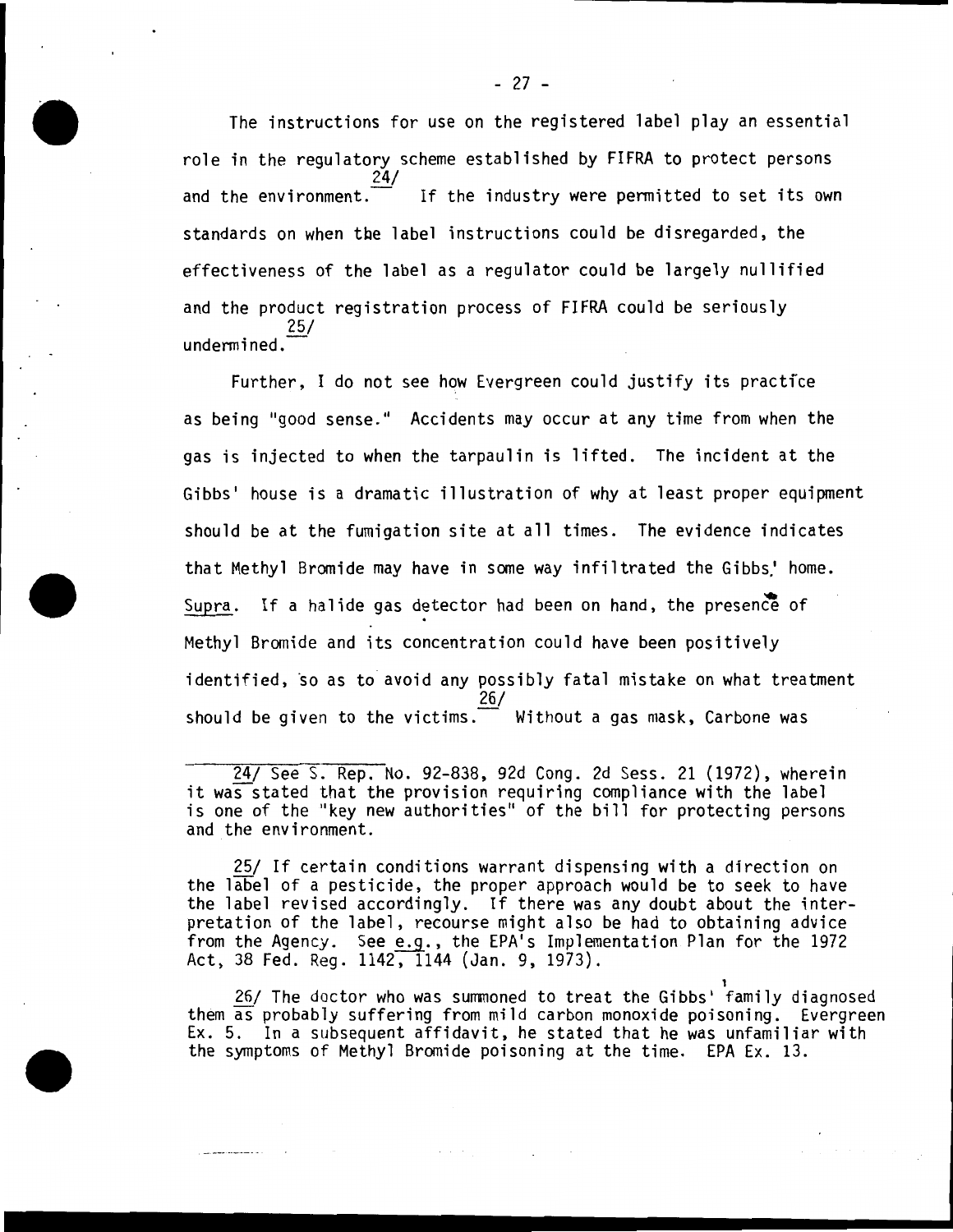exposing himself to the danger of possible Methyl Bromide poisoning on entering the Gibbs' home, and he could not have given any assistance in places where there was a heavy concentration of gas, such as, for example, in the basement. See Tr. 110.

I find accordingly that the failure of Evergreen to have a halide gas detector and gas mask present at the fumigation during the entire fumigation period was a use of the pesticide in a manner inconsistent with its labeling in violation of Section 12(a)(2)(G).

EPA has proposed a penalty of \$700 for this violation based on the Guidelines for the Assessment of Civil Penalties, 39 Fed. Reg. 27711 (Jul 31, 1974). The computation was made on the fact that Evergreen's gross sales for the prior fiscal year were in Category II (\$100,000 -<br>\$400,000). 27/<br>\$400,000). and on the violation being a use violation where the and on the violation being a use violation where the adverse effects are unknown (Charge Code E28). See 39 Fed. Req. at 27716. I may consult and rely on' the Guidelines for Assessment of Civil Penalties although I am not bound by them and may increase or decrease the amount. 40 C.F.R. Section 168.46(b). Giving consideration to the gravity of misconduct and gravity of harm, both of which I find to be great here, I find that a penalty of \$700 is appropriate, even though the violation is based entirely on Evergreen's failure to have a gas mask and a halide gas detector at the fumigation site at all times, and without consideration of not also having safety glasses present.

27/ This was admitted by Evergreen in its statement furnished pursuant to a prehearing exchange of information between the parties.

1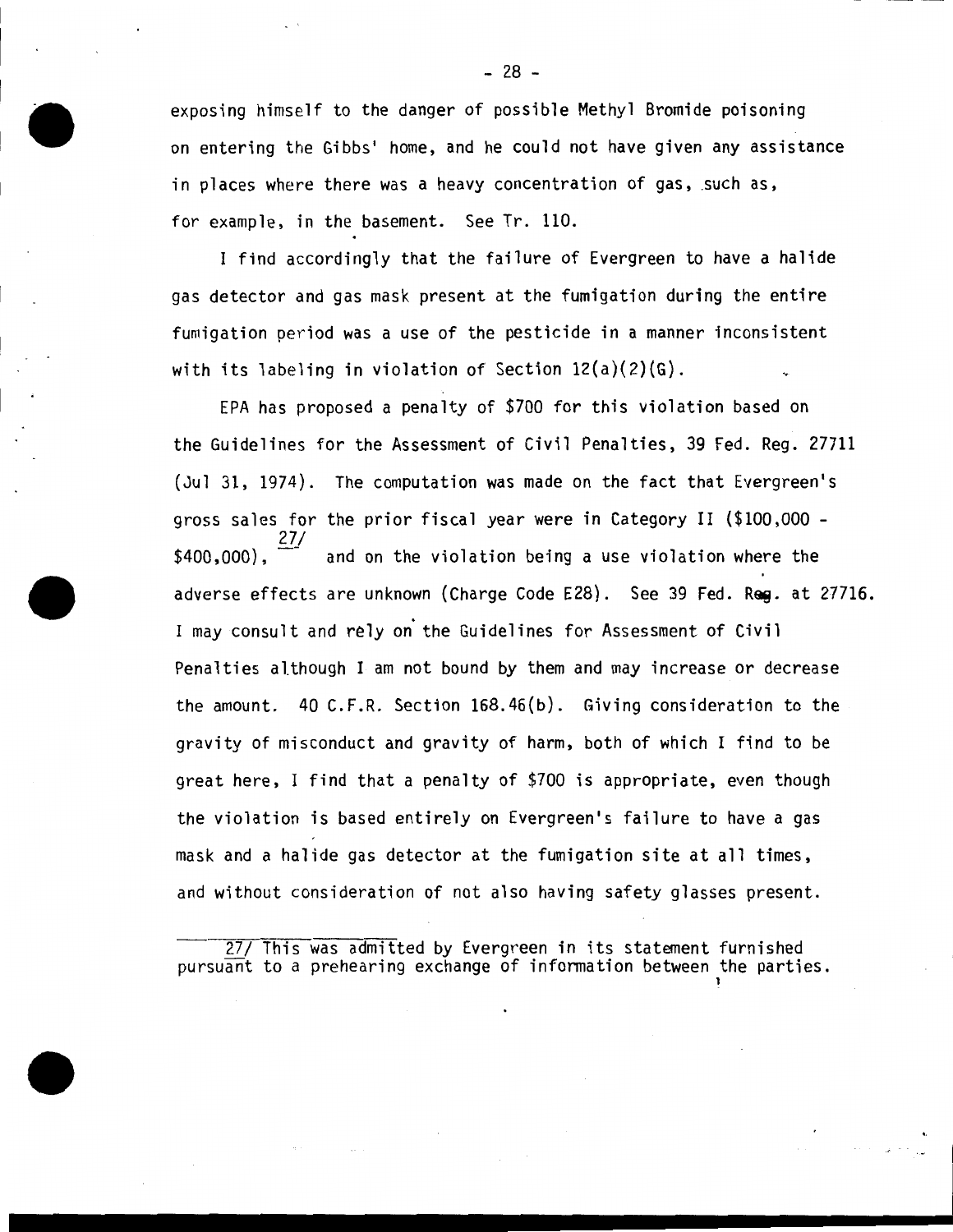#### Evergreen is Liable for a Violation of FIFRA

# Committed by its Employees

Evergreen contends that Merl Walker, the owner of Evergreen, should not be held liable for the acts of his employees because he did not personally do the fumigation.

FIFRA Section 14(b}(4} provides as follows:

When construing and enforcing the provisions of this Act, the act, omission, or failure of any officer, agent, or other person acting for or employed by any person shall in every case be also deemed to be the act, omission or failure of such person as well as that of the person employed.

Section 14(b) is headed "Criminal Penalties" and Evergreen would apparently construe Section  $14(b)(4)$  as limited only to criminal actions. The same argument was rejected by the late Administrative Law Judge Levinson in the case of Evergreen Helicopters, Inc., I.F. & R. Docket No. IV-214C (Order Denying Respondent's Motion for Accelerated Decision, issued June 10, 1977). Judge Levinson stated, Id. at 8:

Section  $14(b)(4)$ , by its terms, is not limited to criminal actions. The opening phrase of this section clearly states that it shall apply "when construing and enforcing the provisions of this Act...." [Emphasis supplied]. It is to be noted that the word "Act" is used and not the word "section."

Judge Levinson went on to say,  $Id.$  at  $11:$ 

It is apparent from the legislative history of the Act that Congress intended the same principles to be applied in determining the responsibility of an employer whether the proceedings were criminal or civil. In several committee reports 28/ with regard to sections 14(a) and (b) the following-statements appear:

28/ Judge Levinson•s footnote: House Committee on Agriculture, H.R. Rep. No. 92-511, 92d Cong., 1st Sess. (1971), p. 25~ Senate Committee on Agriculture and Forestry, S. Rep. No. 92-838, 92d Cong., 2d Sess. (1972), p. 27; Senate Committee on Commerce, S. Rep. No. 92-970, 92d Cong., 2d Sess.  $(1972)$ , p. 40.

 $\mathcal{A}(\mathcal{A})$  and  $\mathcal{A}(\mathcal{A})$  are the set of  $\mathcal{A}(\mathcal{A})$ 

الي التي توسط المدين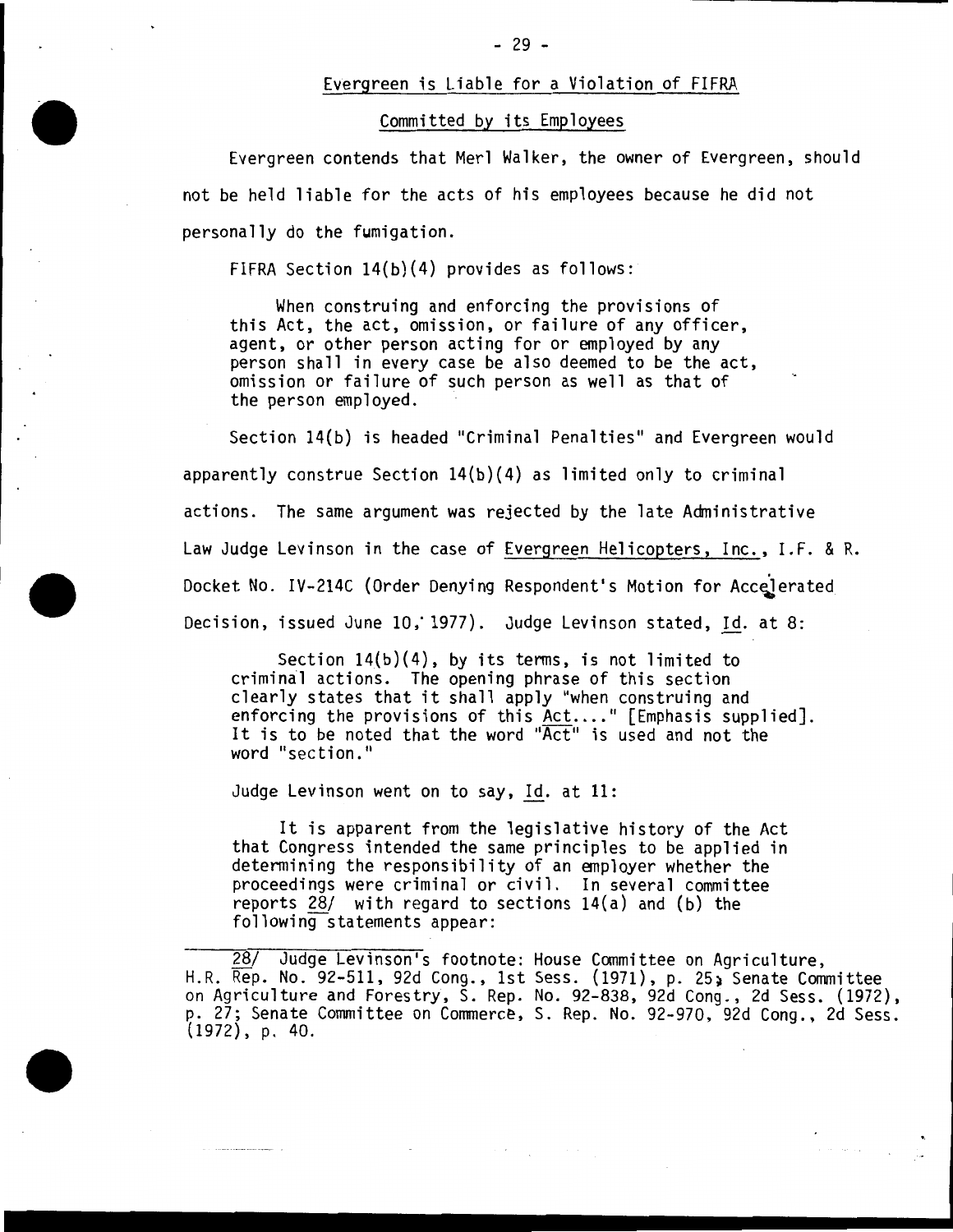Civil penalty provisions are considered a necessary part of a regulatory program such as pesticides control. While the criminal provisions may be used where circumstances warrant, the flexibility of having civil remedies available provides an appropriate means of enforcement without subjecting a person to criminal sanctions.

The flexibility contemplated by Congress could not be achieved if the principle of respondeat superior did not apply in civil penalty actions.

Evergreen argues that the doctrine of "respondeat superior" is based on the policy of who should bear the financial loss for injuries caused by negligence, which consideration is not present in the enforcement of FIFRA. The doctrine also has its roots in the fact that the employer can determine whom he will hire and can exercise control over his employee. See Restatement (Second) of Agency, Section 219, comment (a) at 483. Here the actions of Evergreen employees in not soaking the soil and in not having proper equipment to aid in the case of accidents with them at all times were done with Evergreen's consent and approval.

In the enforcement of statutes, there is also the policy that the one in whose name the action has been taken and who profits from it should bear responsibility for violations caused by the action. See Goodman v. FTC, 244 F. 2d 584, 590-93 (9th Cir. 1957).

The question here is what Congress intended as necessary for effective enforcement of FIFRA. Evergreen's argument for limiting vicarious liability to knowing violations by an employee, is that in such cases the employer was likely to have been guilty of hiring the wrong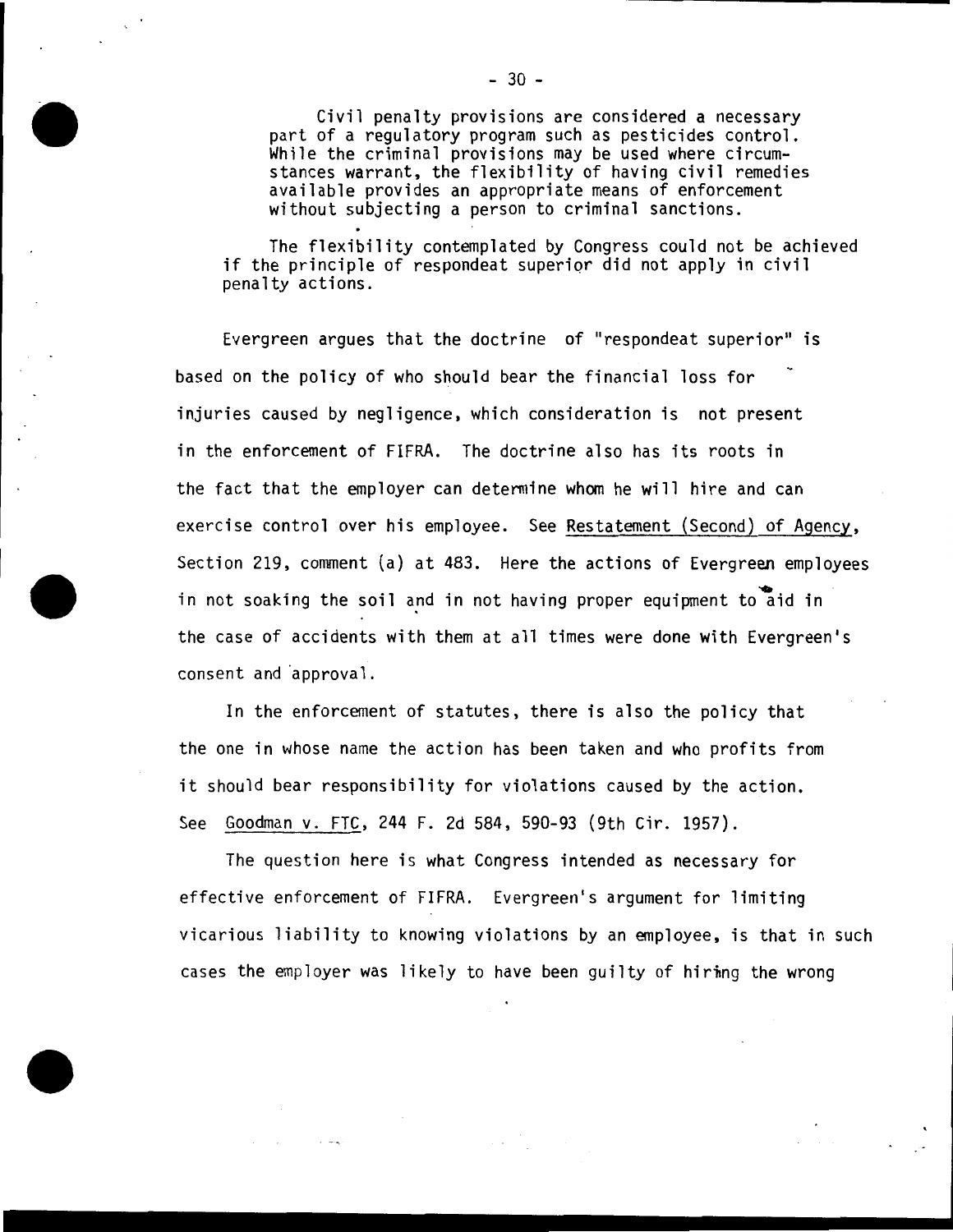caliber of employee or carelessly supervising his conduct. But this can also be true of the employer where the employee was remiss or careless in carrying out his duties, and where the consequences of the violation can be equally as serious as the criminal violation.

It is accordingly concluded that Evergreen, under Section 14, is liable for the violations found.

#### The Affidavits and Reports Were Properly Admitted Into Evidence

During the course of its investigation, the EPA obtained affidavits from Mrs. Janet Gibbs. who, with her children and mother, were exposed to what appeared to be Methyl Bromide and Chloropicrin in their home on the day of the fumigation; from Kenneth Hawley, a district supervisor for Pacific Gas and Electric Co., who, in response to a call, inspected the furnace and water heater in the Gibbs' home to detennine if they .. were leaking gas; and from Dr. David Ehrenfeld, who treated the Gibbs' children at the Marin General Hospital to which they were taken. Tr. 60-67. EPA Ex. 11-13. These persons, however, refused to attend the hearing. Tr. 107-108. There is no provision in FIFRA for compelling the attendance of these witnesses, so they could not be made available for cross-examination. Also obtained in the investigation were the official reports of the Tamalpais Fire Protection District made on December 22, 1975 (Tr. 116, 119; EPA Ex. 3), and the report of the Marin County Sheriff's Office made by the then Deputy Officer who was present at the fumigation site on December 22, 1975 (Tr. 37, EPA Ex. 4). The Deputy Officer also refused to attend the hearing. Tr. 108. Lt. Schacherl, who participated in making out the Tamalpais Fire Protection District report, did, however, appear and testify. These documents were admitted into evidence over Evergreen's objection .

.. \_. \_\_\_ ~ .... --....,."'.- ·;·· ···-,,-· ... " ····-··· ··~ ·"\ ... ··· ·· ·-

- 31 -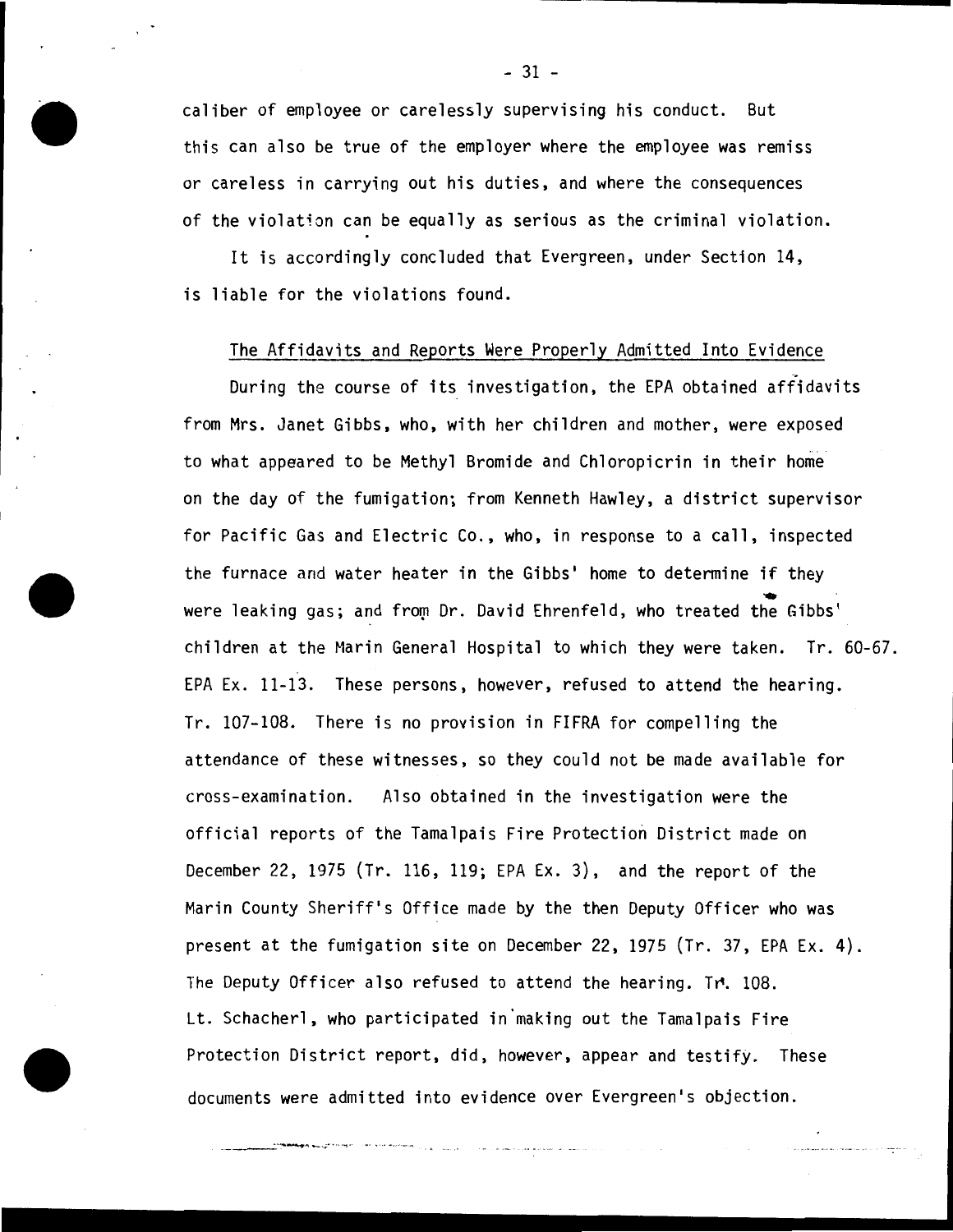Contrary to Evergreen's claim, the introduction of this hearsay evidence was not inconsistent with Section 168.41 of the rules, 40 C.F.R. Section 168.41. See my memorandum and order in this case issued on May 10, 1977. I also stated in that ruling that the . admissibility of hearsay was to be distinguished from the probative value which may be attributed to it.

These affidavits and reports related to the question of whether or not the openings in the tarpaulins caused harm to the Gibbs' family. They were properly admissible and entitled to some weight because they contained relevant information by eyewitnesses, which, in the case of the affidavits and the Marin County Sheriff's 29/ report, could not be acquired in any other way.  $\overline{\phantom{a}}$  The facts stated in them corroborated in some respects the testimony of Lt. Schacherl, and that was the only reliance I placed on them. Such use of  $\,$  hearsay is entirely proper. See School Bd. of Broward County, Fla. v. HEW, 525 F. 2d 900, 905 (5th Cir. 1976}; Jacobwitz v. United States, 424 F. 2d 555 (Ct. Cl. 1970); Mackatunas v. Finch, 301 F. Supp. 1289, 1291 (E.O. Pa. 1969).

<sup>29/</sup> The Tamalpais Fire Protection District Report would apparently have been independently admissible even under the Federal Rules of Evidence. See Fed. Rules Evid. Rule 803(8), 28 USCA; Bridger v. Union Ry. Co., 355 F. 2d 382, 391-92 (6th Cir. 1966).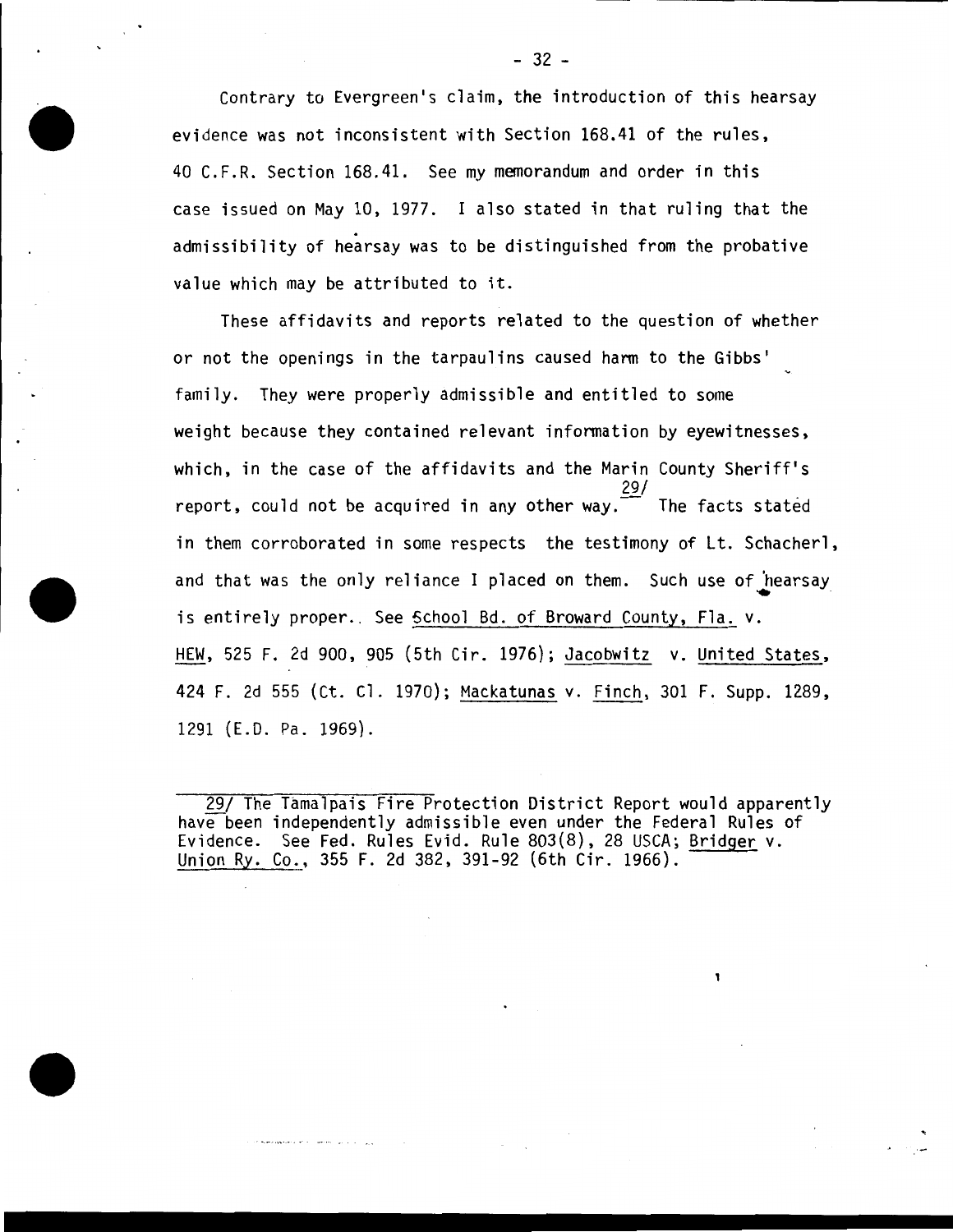#### Conclusions

It is accordingly concluded that Evergreen has violated Section 12(a)(2)(G) as herein found. Taking into account the gravity of the violations, and the size of Evergreen's business, I conclude that an appropriate penalty is \$1,800. Evergreen's business is profitable as shown by the financial statements it submitted in connection with its prehearing exchange of information, and Evergreen stated in that exchange that it did not contend that the imposition of the penalty proposed in the complaint (larger in amount than what has actually been assessed) would adversely affect its ability to continue in business.

#### 30/ FINAL ORDER

Pursuant to Section  $14(a)(1)$  of the Federal Insecticide, . Fungicide, and Rodenticide Act, as amended, 7 U.S.C. Section  $\overline{13}6$  1(a)(1). (Supp. V, 1975), a civil penalty of \$1,800 is assessed against respondent, Evergreen Pest Control for the violations which have been established on the complaint issued on September 13, 1976.

Herald Harwood<br>Gerald Harwood<br>Administrative Law Judge

September 29, 1977

30/ Unless an appeal is taken by the filing of exceptions pursuant to Section 168.51 of the rules of practice, 40 C.F.R. 168.51, or the Regional Administrator elects to review this decision on his own motion, the order shall become the final order of the Administrator. See 40 C.F.R. 168.46(c).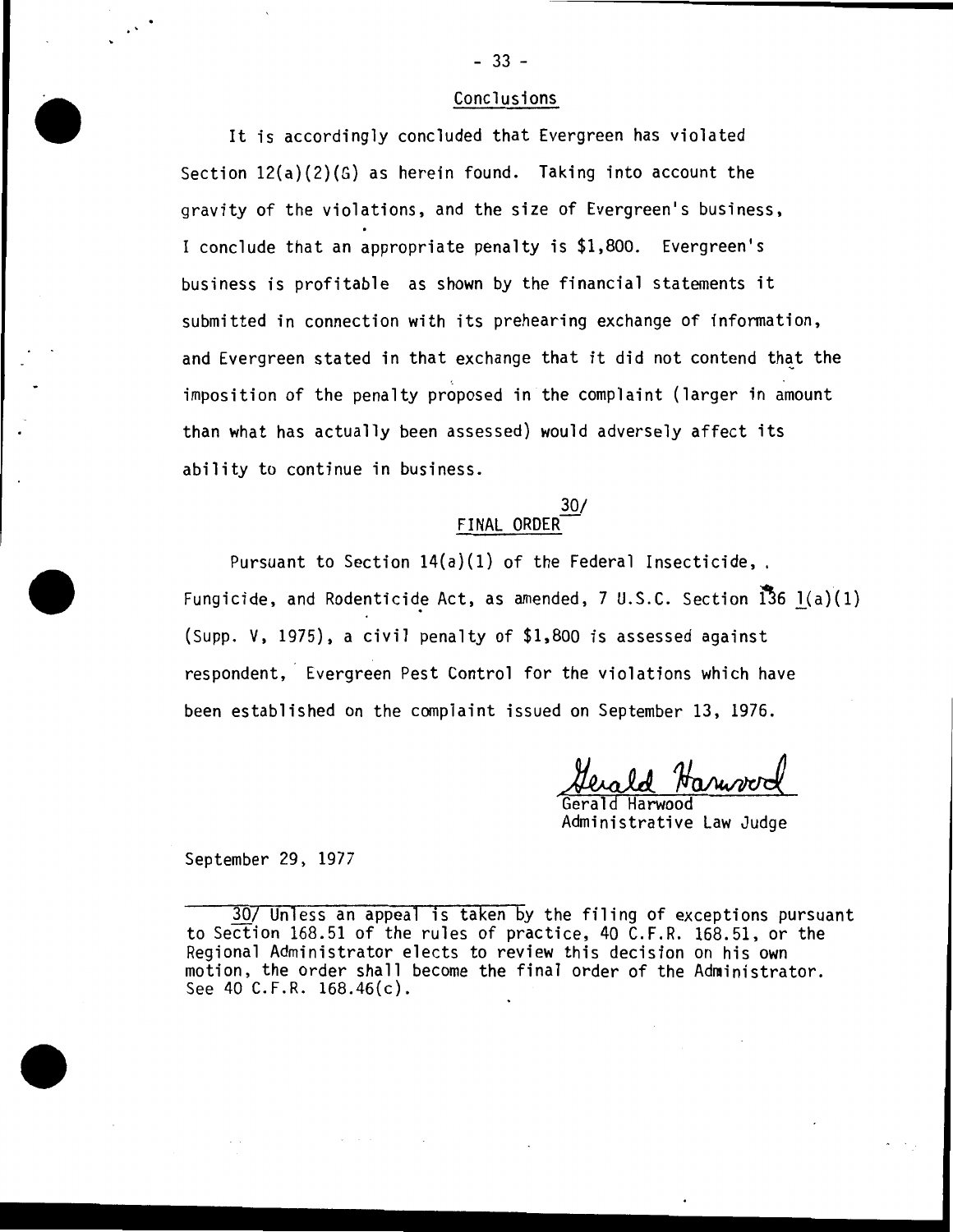# ATTACHMENT

Parallel Citations to Sections of FIFRA in the Statutes at Large and in Title 7, United States Code, Supp. V {1975)

| Statutes at Large    | 7 U.S.C.          | Statutes at Large | 7 U.S.C.     |
|----------------------|-------------------|-------------------|--------------|
| Section <sub>2</sub> | Section 136       | Section 15        | Section 136m |
| 3                    | 136a              | 16                | 136n         |
| 4                    | 136b              | 17                | 1360         |
| 5                    | 136c              | 18                | 136p         |
| 6                    | 136d              | 19                | 136q         |
| $\overline{7}$       | 136e              | 20                | 136r         |
| 8                    | 136f              | 21                | 136s         |
| 9                    | 136g              | 22                | 136t         |
| 10                   | 136h              | 23                | 136u         |
| 11                   | 136i              | 24                | 136v         |
| 12                   | 136j<br>$\bullet$ | 25                | 136w         |
| 13                   | 136k              | 26                | 136x         |
|                      | $136$ $1$         | 27                | 136y         |
| 14                   |                   |                   |              |

 $\mathbf{I}$ 

 $\sim$ 

 $\frac{1}{\sqrt{2\pi}}\left|\frac{1}{\sqrt{2\pi}}\right|^2\frac{1}{2\sqrt{2\pi}}\left|\frac{1}{\sqrt{2\pi}}\right|^2$